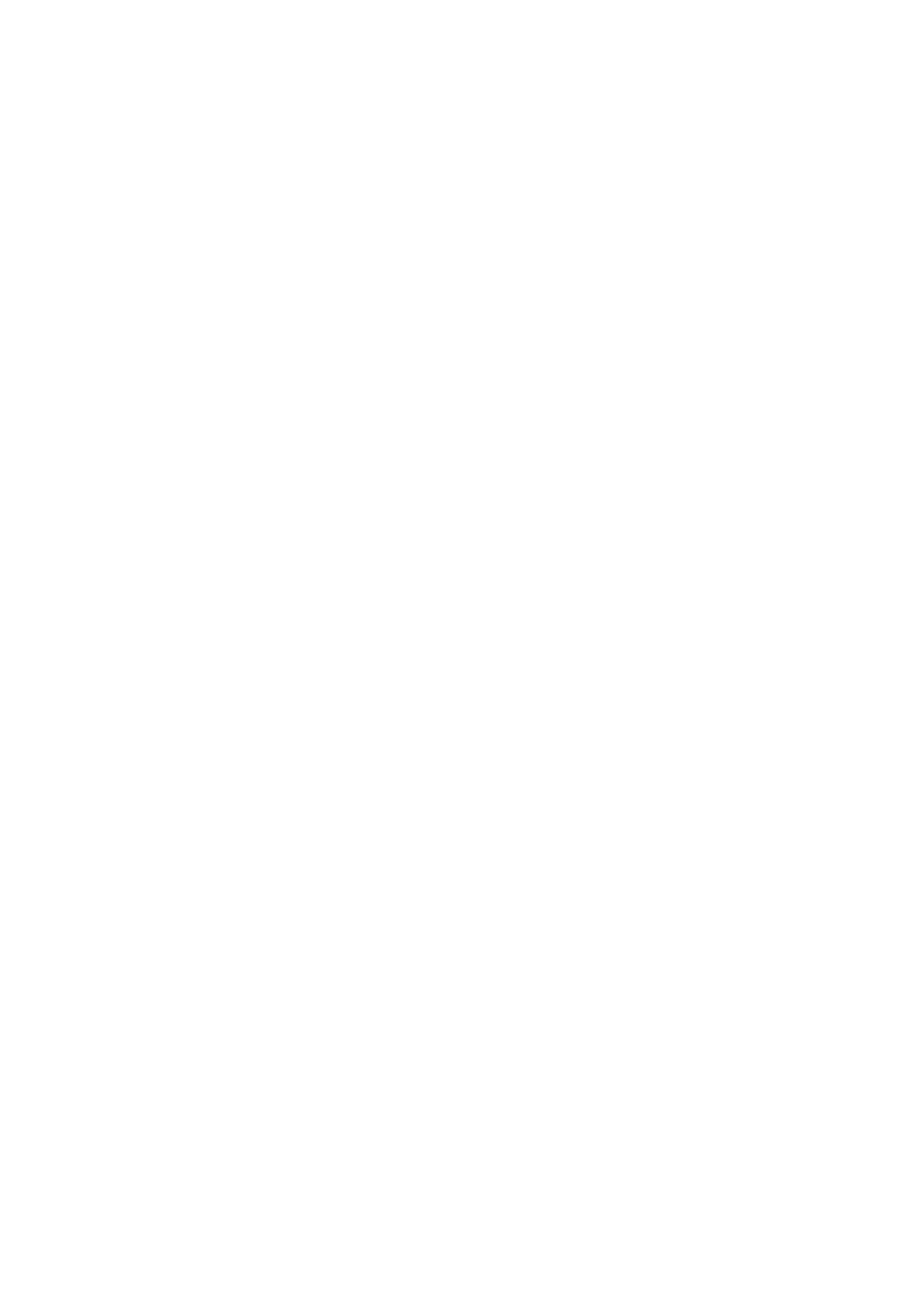# 100 Years since the Great Union of Romania

Edited by

Dan Dungaciu and Viorella Manolache

Cambridge **Scholars** Publishing

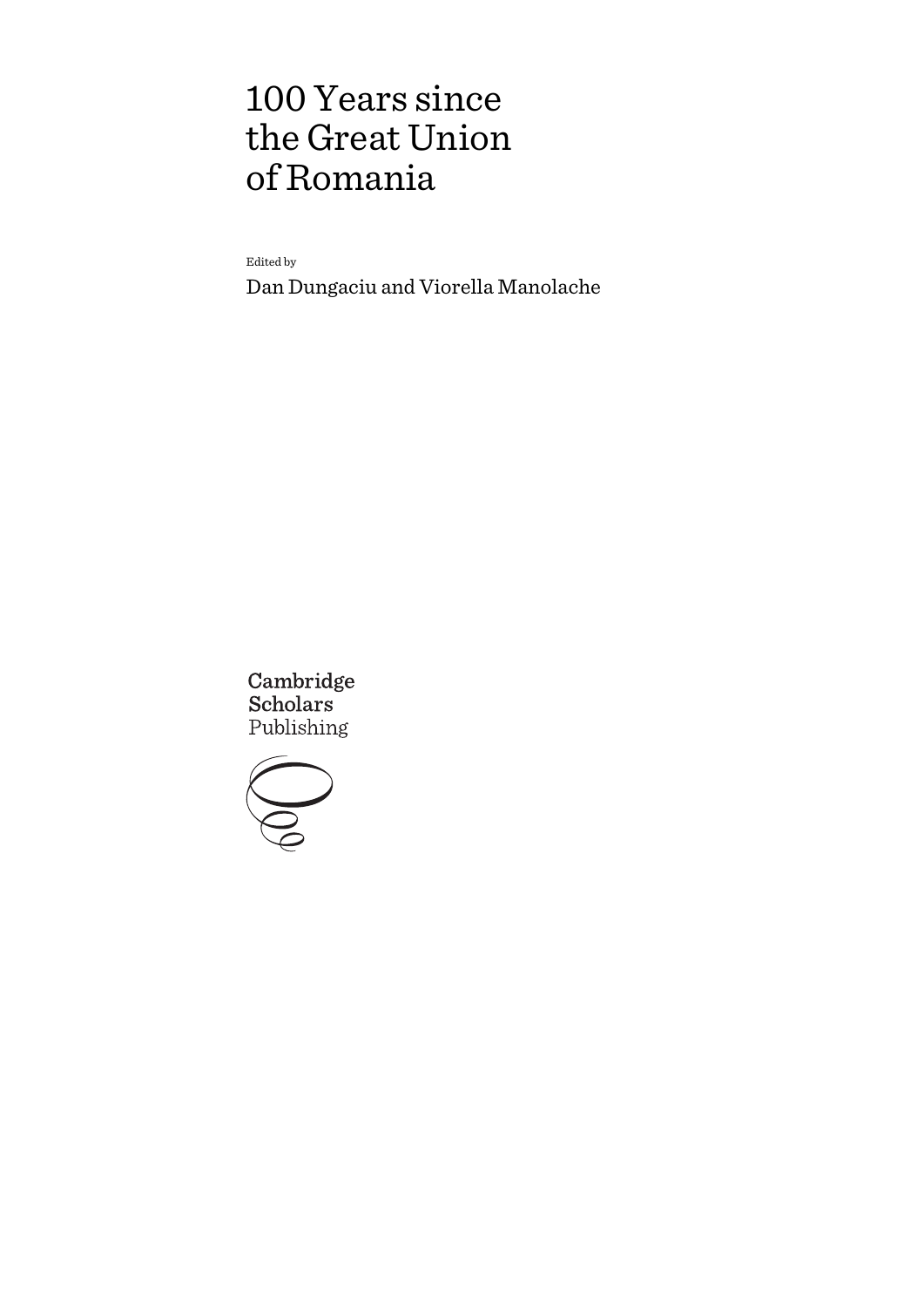100 Years since the Great Union of Romania

Edited by Dan Dungaciu and Viorella Manolache

This book first published 2019

Cambridge Scholars Publishing

Lady Stephenson Library, Newcastle upon Tyne, NE6 2PA, UK

British Library Cataloguing in Publication Data A catalogue record for this book is available from the British Library

Copyright © 2019 by Dan Dungaciu, Viorella Manolache and contributors

All rights for this book reserved. No part of this book may be reproduced, stored in a retrieval system, or transmitted, in any form or by any means, electronic, mechanical, photocopying, recording or otherwise, without the prior permission of the copyright owner.

ISBN (10): 1-5275-4270-X ISBN (13): 978-1-5275-4270-9

Cover Design: Mihai Bârsan Revision and Translation: Ian Browne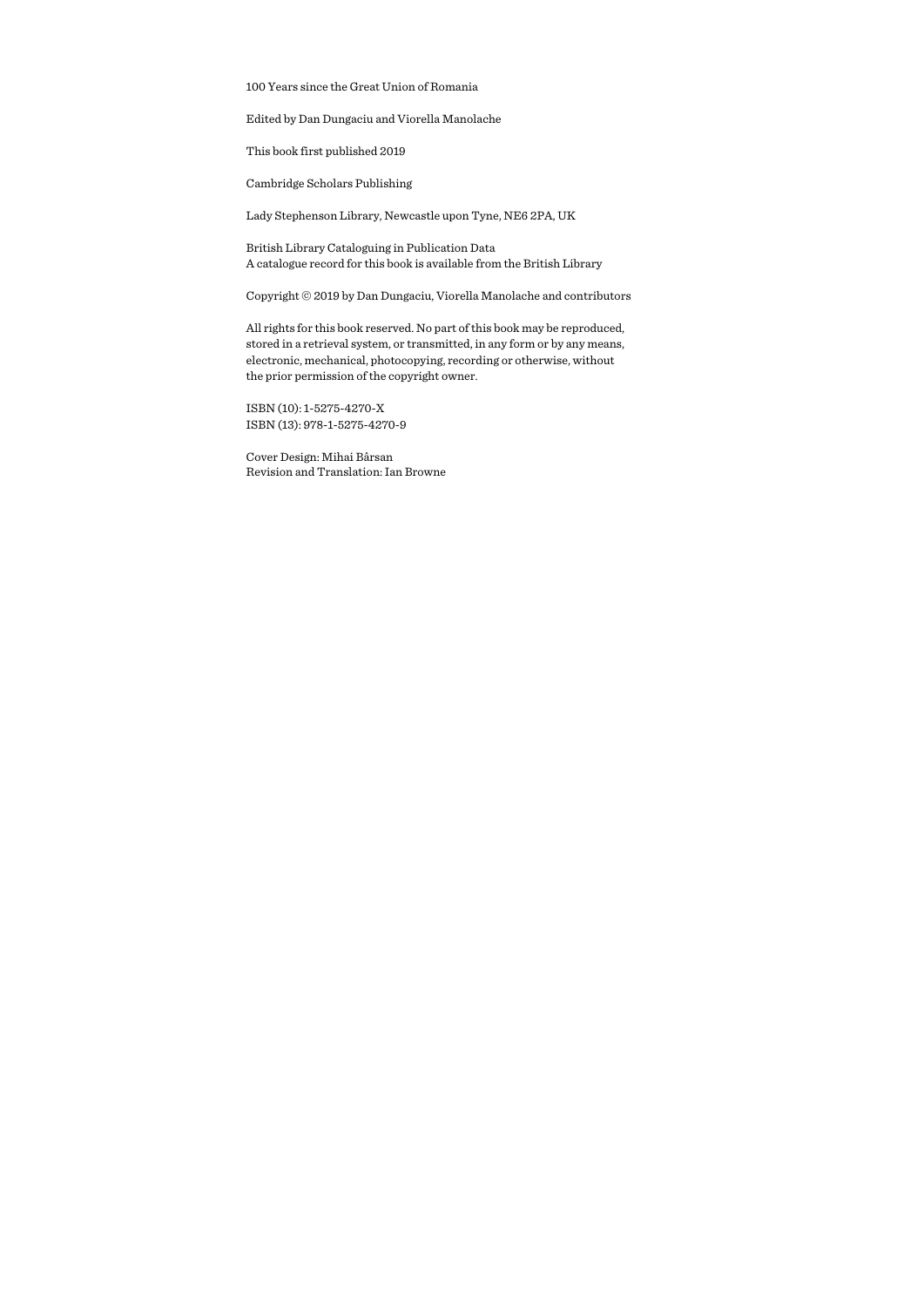## TABLE OF CONTENTS

| Manifest Destiny? Romania in Europe |                         |
|-------------------------------------|-------------------------|
| Ioan-Aurel Pop                      |                         |
|                                     |                         |
| A roument                           | $\cdot \cdot$<br>Y Y 11 |

Argument ................................................................................................ xxii 1 December 1918 – The Unrealized Fruits of the Union of the Romanians Dan Dungaciu

Introductory Note .................................................................................. xxxi Romania: 100 Years Since the Great Union (In the Pages of *Romanian Review of Political Sciences and International Relations)* Viorella Manolache

#### **Part One. Before 1918: Context and Personalities**

Modern Romanian Constitutionalism ......................................................... 2 Ion Bulei

An Avant-Gardist of the Great Union of 1918: Simion Bărnuţiu ............... 8 Viorella Manolache

The Rise of the National Principle: Vasile Alecsandri and Mihai Eminescu. Forerunners of the National Ideal of Union and Founders of Romania .... 28 Henrieta Anișoara Șerban

Fictions and Facts regarding the Mystique of Agricultural Labour before the First World War: The Peasant Economy in the Romanian Literature (A Case Study: Ion Agârbiceanu's Rural Prose) ...................................... 42 Roxana Patraș, Antonio Patraș

| The Roots and Early Development of Moldovan-Romanian Nationalism |  |
|------------------------------------------------------------------|--|
|                                                                  |  |
| Ionas Aurelian Rus                                               |  |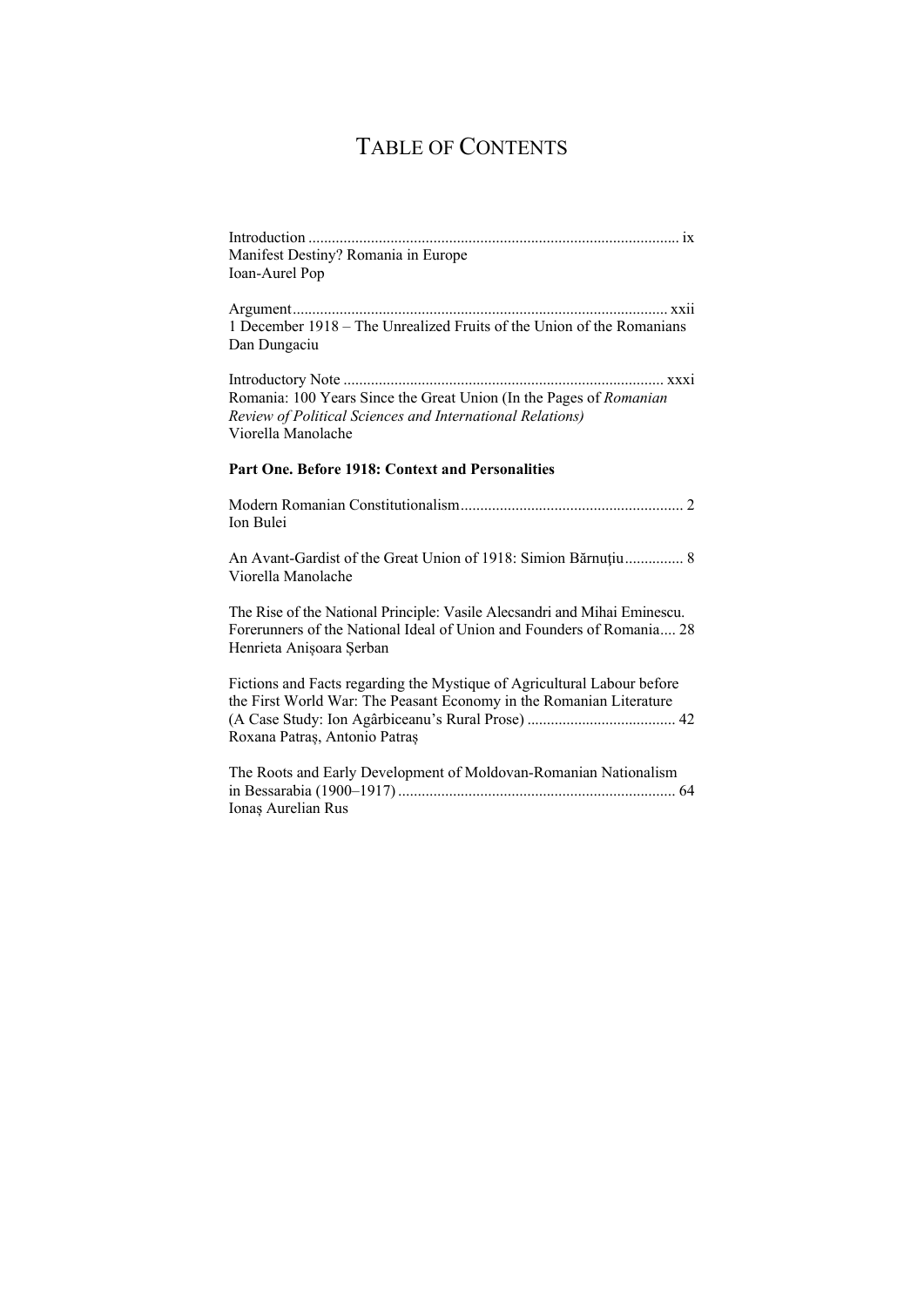### **Part Two. Historical Frame: World War I and the Great Union**

| Ioan-Aurel Pop                                                                                                                       |
|--------------------------------------------------------------------------------------------------------------------------------------|
| Ioan-Aurel Pop                                                                                                                       |
| Ioan-Aurel Pop                                                                                                                       |
| Part Three. 100 Years since the Great Union. Interwar Romania                                                                        |
| Ion Bulei                                                                                                                            |
| The Union of Bessarabia with Romania - The Entrance into Modernity<br>Dan Dungaciu                                                   |
| The Monarchy in Interwar Bessarabia: Perceptions, Attitudes, Memories.<br>Aurelia Felea                                              |
| French Support for the Transylvanian Cause up to the Alba Iulia Union<br>Jean-Noël Grandhomme                                        |
| The Newspaper Sfatul, Part of the Romanian National Council<br>of Maramures County (7 December 1918-31 May 1919) 171<br>Nicolae Iuga |
| The Adhesion of the Co-national Populations to the Great Union<br>Stelian Neagoe                                                     |
| The Union of Bukovina with Romania in 1918 and the Impact<br>Ionas Aurelian Rus                                                      |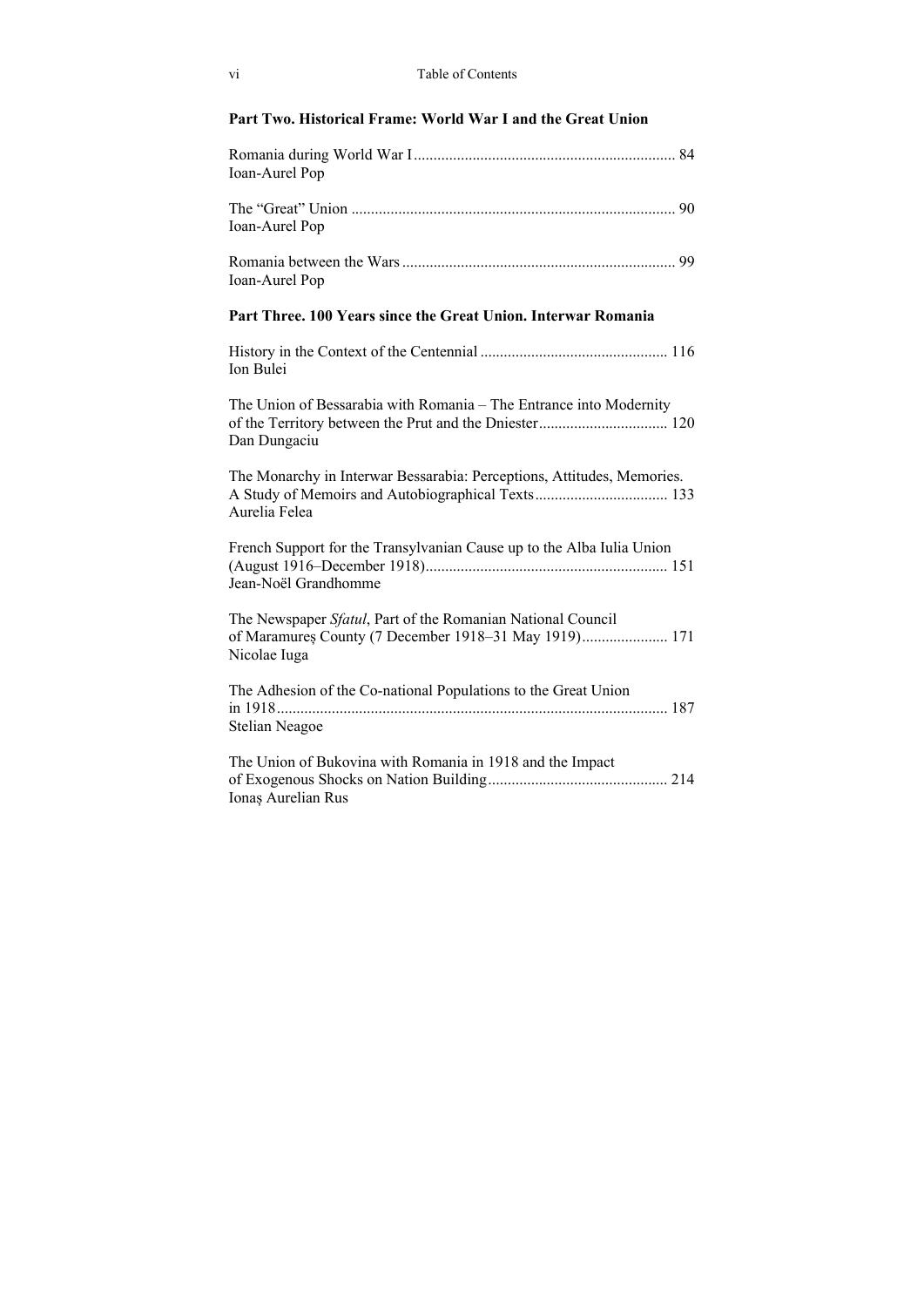| 100 Years since the Great Union of Romania                                                        | vii |
|---------------------------------------------------------------------------------------------------|-----|
| Feminism, Education and Assistance in Romania during the First                                    |     |
| Anemari Monica Negru                                                                              |     |
| The Imagining of National Spaces in Interwar Romania.<br>Călin Cotoi                              |     |
| Part Four. The Great Union in an International Context                                            |     |
| The Great Union of 1918 as a Symbol of Modern Romania's Political<br>Lorena-Valeria Stuparu       |     |
| Gabriela Tănăsescu                                                                                |     |
| The Versailles Peace Conference - A Century of Continuous<br>Lucian Jora                          |     |
| The International Recognition of the Unification of Bessarabia<br>Mihai Racovițan, Radu Racovițan |     |
| The Great Union of the Romanians in an International Context  327<br>Cristina Vohn                |     |
| Contributions to the "Diplomacy of 1918 Great Union", as Seen<br>Mădălina Virginia Antonescu      |     |
| Mihaela Toader                                                                                    |     |
| Part Five. Bessarabia (1918)/Republic of Moldova (2018)                                           |     |

Sociological Evaluations: *Potential Unionism*, *Passive Unionism*, *Unionism of the Heart* and *Unionism of the Mind* .................................. 364 Dan Dungaciu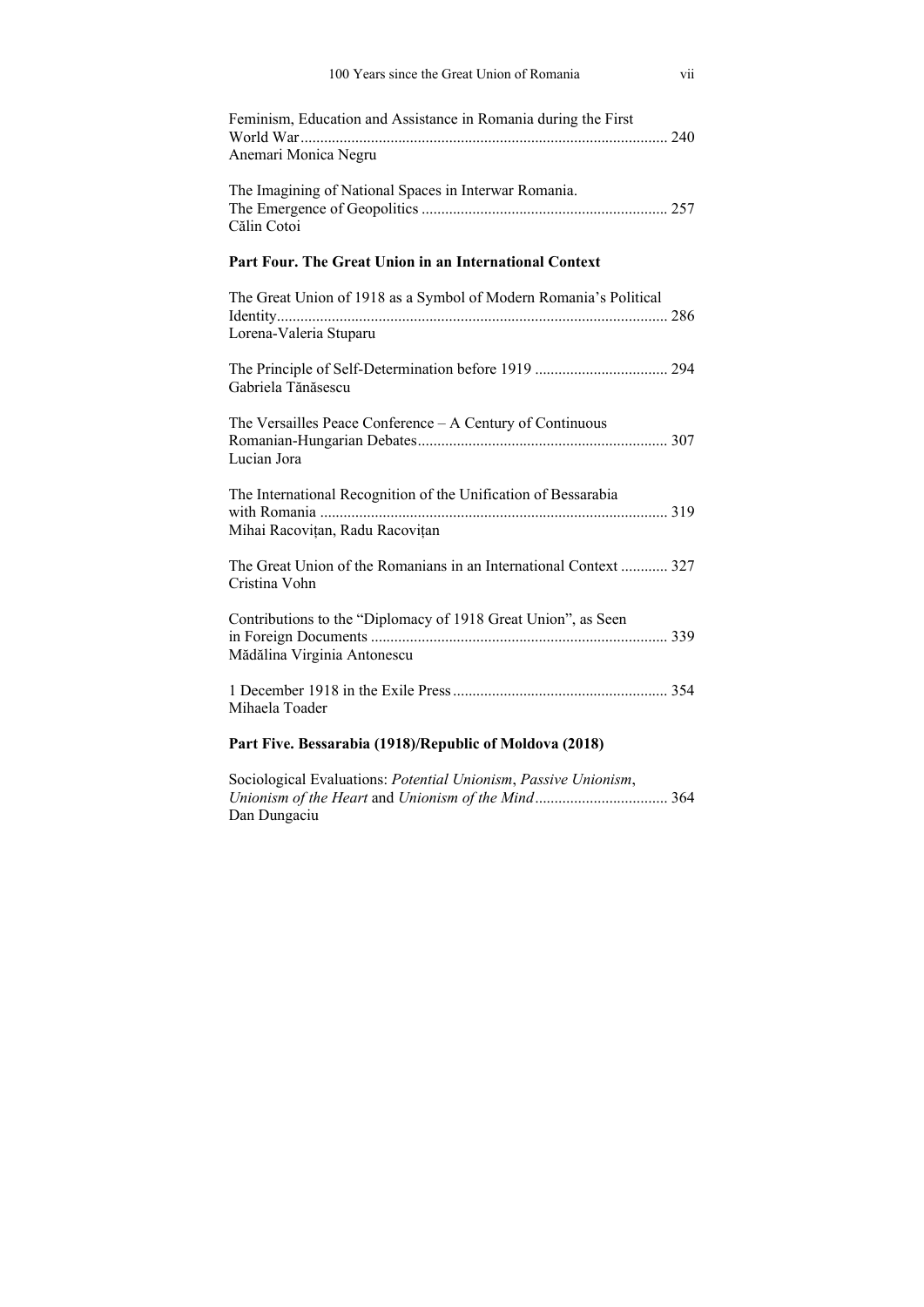| Balancing the Costs and Benefits of the Projected Reunification |  |
|-----------------------------------------------------------------|--|
|                                                                 |  |
| Petrisor Peiu                                                   |  |
|                                                                 |  |
|                                                                 |  |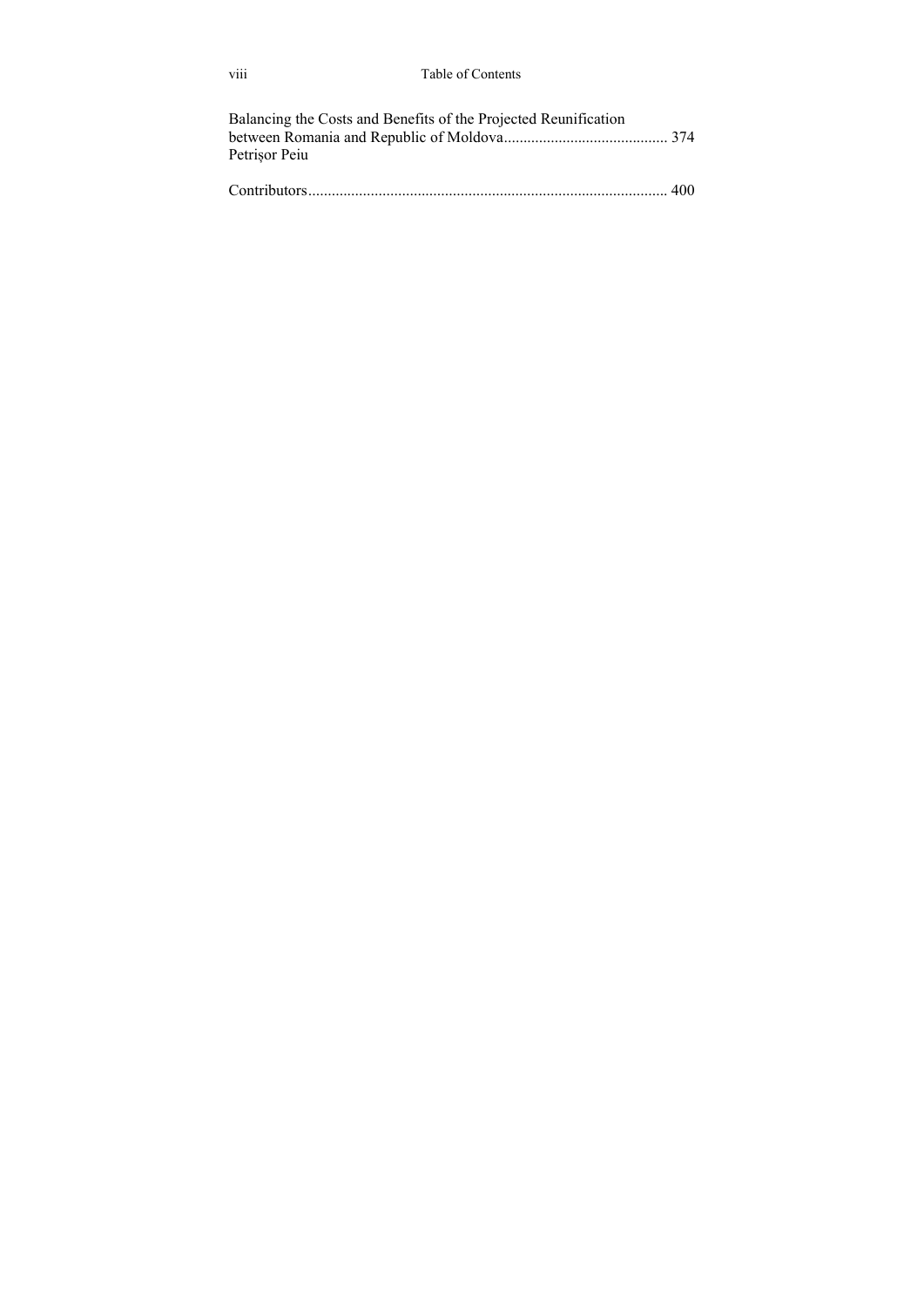## **INTRODUCTION**

# MANIFEST DESTINY? ROMANIA IN EUROPE IOAN-AUREL POP

A medium-sized country (with a surface area approximately equal to that of present-day Great Britain), Romania is European in many respects, including its geographical position and its name. The name "rumân/român-România" (Romanian/Rumanian-Romania) comes from the Latin *Romanus-Romania*, bringing one's mind to the era of the Roman Empire approximately two millennia ago. At that time, the largest part of present-day Romania (inhabited mainly by the Geto-Dacians) was transformed into Roman territory, the provinces Dacia and Moesia. At the same time, as a result of this transformation, the seal of Rome was placed forever on the Carpathian-Danubian-Balkan area, where over a period of several centuries the Romanian people were established, becoming the only current direct inheritors of the Roman world. In Dobruja, the area between the Danube and the Black Sea, the Romans followed the path of the Greeks, who founded numerous colonies there during the 7th–6th centuries BC.

Therefore, the European history of the territory that comprises Romania begins with the great colonization by the Greeks, the people who invented the words "Europe" and "democracy" and who left traces in Histria, Tomis (today's Constanta) and Callatis (today's Mangalia). As well as in museums, these traces can still be seen today in a few places, especially in Histria, where archaeological excavations carried out in the 20th century brought to light a large town. Roman history can be found throughout Dobruja, which belonged to the province of Moesia, and in Transylvania, Banat and Oltenia, where Imperial Dacia was based, with towns (*municipia* and *colloniae*) with amphitheatrers, temples, administrative buildings, statues, funeral monuments, Roman camps, Roman baths (*thermae*), and roads.

Romania's second move into the European realm was its integration within the Roman Empire during the reign of Emperor Trajan (98–117). The Romanization of the regions of the Lower Danube incorporated these spaces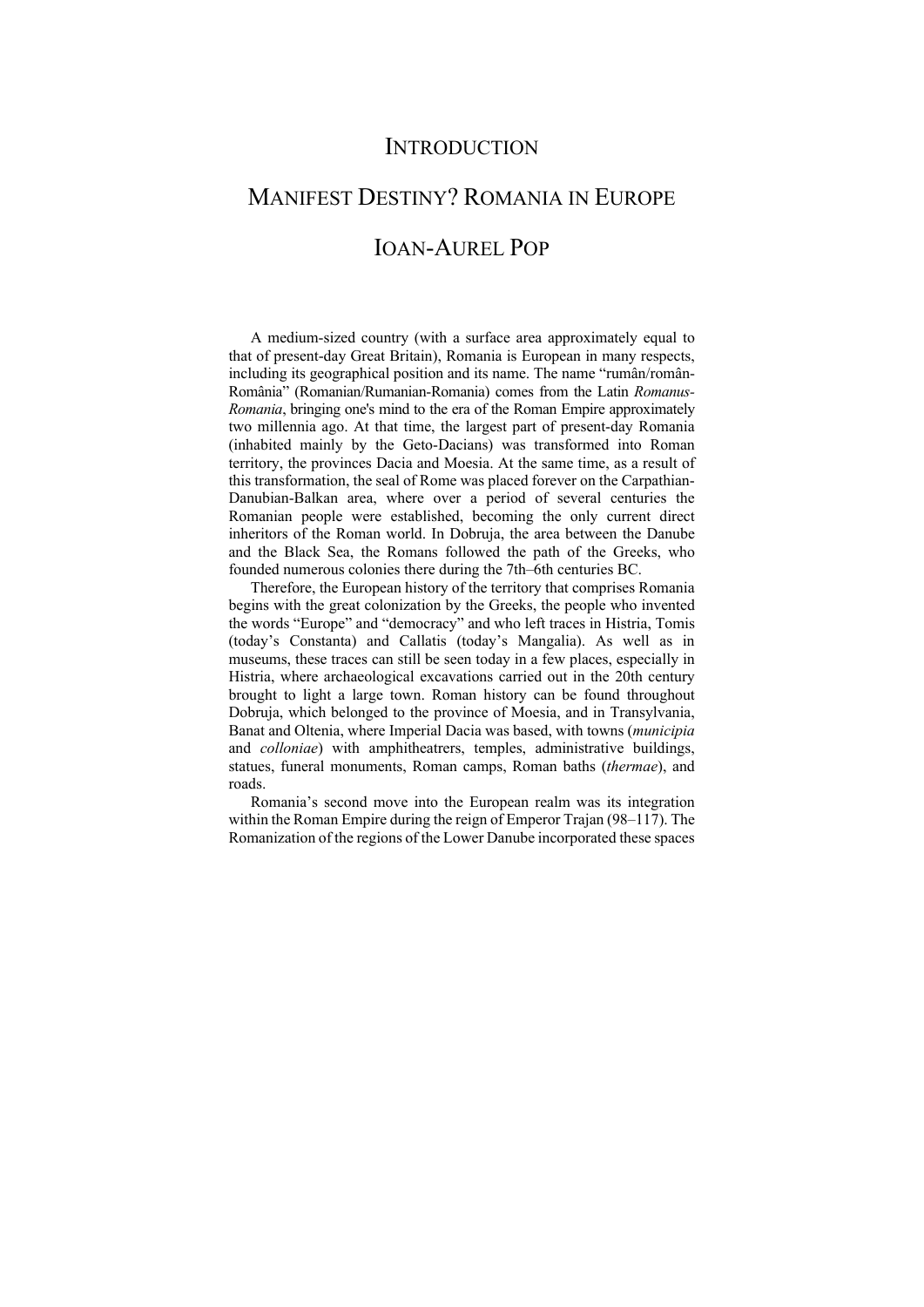#### x Introduction

into the Latin sphere, which today extends from the Black Sea to Rio Grande del Norte and on to Tierra del Fuego. The Romanians, like other Latin people, formed during the first millennium of the Christian Era, and comprised three main ethno-linguistic elements: the native (the sublayer), the conquering (the layer), and the migratory (the upper layer). In the case of the Romanians, these elements come in the following order: Thraco-Dacian-Getae, Roman, and then Slav, with the obvious predominance of the Roman (Latin) component, like the other Latin groups.

The fully formed Romanian people appear historically in the 8th–9th centuries AD, when Romanians are mentioned by Byzantine, Latin, Slavic, Armenian, Arab, and Persian sources as living to the north and south of the Lower Danube. The name of the Romanians in these records is Vlach (Wallachian). The term "Vlach" comes from the name of a Romanized Celtic tribe and initially signified a Latin-speaking group and then a Latin people (an ethnic group). But in the Carpathian-Danubian and Balkan areas, it ended up meaning simply Romanian, because the Romanians were the sole inheritors of Rome. Therefore, similar to other groups of people, the Romanians have two main names, one which they call themselves – rumân/român (Rumanian/Romanian) – and another (with variations) by which they are called by foreigners – Vlach (with many alternatives) – both being connected to Latinity, to Rome.

A Latin people in a Byzantine world, Romanians, Christianized and speaking the Latin language, became Orthodox and, for several centuries, they used the Slavic language (Old Slavic) as the language of culture and of the church. Though it was unusual, this is not unique if we consider that some Slavic peoples – Poles, Czechs, Croats, Slovaks, Slovenes – used Latin in medieval times as the language of culture, the royal court and the church. When Romanians began to organize their church, in the years just before 1,000 AD, the nearest model was the Byzantine one. In this way, Romanians were unique in being a Latin people with a Byzantine religion. During the Middle Ages, Romanians created two principalities (Wallachia and Moldavia), within which they organized public life and preserved their national character. Other Romanians lived under foreign political administration, primarily in Transylvania, Banat, Crișana and Maramureș, which were under the domination of Medieval Hungary, where they lived side by side with other groups of peoples (such as Hungarians, Saxons and Szeklers). From medieval up to modern times, numerous records recall the participation of Romanians in the Late Crusades in the14th–17th centuries, those vast undertakings by Christians designed to liberate European territories occupied by the Ottomans after 1354. At that time the Romanians (together with the Greeks, the Bulgarians, the Serbs, the Albanians, the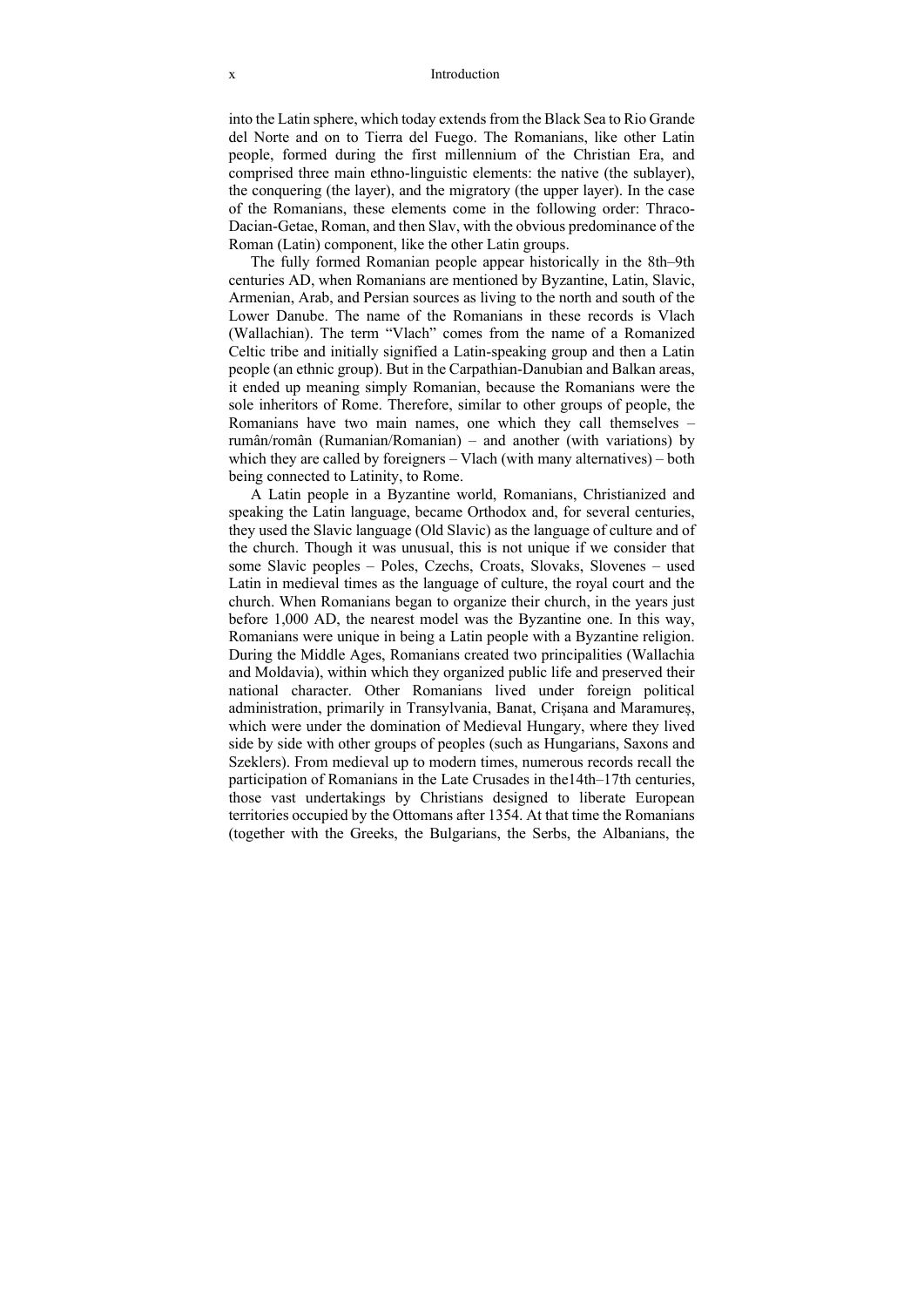Hungarians, the Croats, the Poles, the Germans, etc.) regarded themselves as the defenders of Christianity, viewing their countries as "the gateway of Christendom". Their princes – diplomats and warriors such as Mircea the Old, Vlad the Impaler, Iancu or John Hunyadi, Stephen the Great and Michael the Brave – were praised in Europe for their military virtues on the battlefield, some of them appointed *Athleta Christi* (official fighters for the glory of Jesus Christ) by the Holy See. Because of this, the battles fought to defend Christian civilization and true European traditional values were treasured – the battles of Rovine (1395), Belgrade (1456), Vaslui (1475) and Calugareni (1595). Despite this tremendous effort, by the end of the Middle Ages, the Romanian Principalities ended up as tributes of the Ottoman Empire. Initially, Wallachia and Moldavia paid an annual tribute to the Turks (as the price of the peace) and succeeded in preserving their independence but by the beginning of the 16th century, they were reduced to the status of autonomous provinces, remaining Christian countries with Christian princes and a Romanian political class and state administration. The Turks were never allowed to settle on the territory of the Romanian Principalities, to own land, to conduct Islamic proselytizing or to build mosques. After the unravelling of Hungary in 1541, Transylvania suffered the same fate, becoming an autonomous principality under Ottoman suzerainty until the 1680s. Subsequently it fell under the rule of the Habsburg monarchy, which remained its status until the end of World War I.

The Renaissance and the Reformation represented another moment in the European rhythm of the Romanians during the 15th–17th centuries. The Renaissance reached the Carpathian-Danubian area later, coming from two directions: initially from the north-west, from the Western Catholic world, and then from the south, from Constantinople and Venice, that is from the Byzantine or Byzantine-influenced world. The Western type of Renaissance was stronger in Transylvania and in the surrounding areas while the Byzantine influence was stronger in Wallachia and Moldova. This great cultural wave did not immediately bring about a sudden rebirth of antiquity but it did cause a flourishing of culture, the arts, of vernacular languages, and of printing. In the 16th century, the humanist Nicolaus Olahus (Nicholas the Romanian) would pride himself on his Roman origin and those of his people. In 1508 a monk, Macarie, who had passed through Venice, brought the printing press to the capital of Wallachia. Several people of culture, among them Deacon Coresi, Johannes Honterus and Gaspar Heltai, began printing books in Romanian, German, and Hungarian in Brasov, Sibiu and Cluj so they could be understood by the common people. A bishop from Oradea, John Vitez, founded a humanistic library. Many chroniclers wrote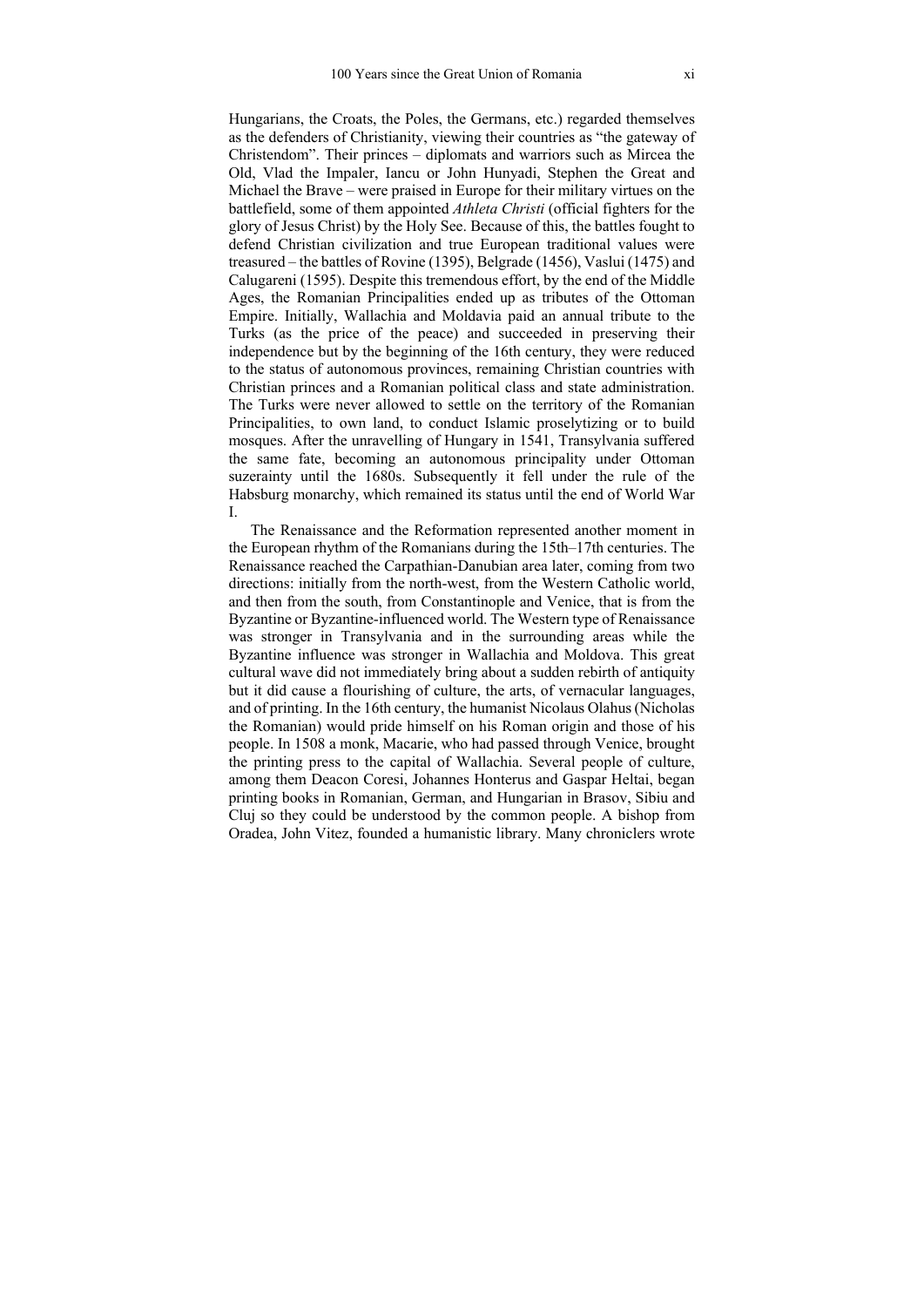about the past not in an analytical manner but pragmatically in order to help princes moderate their vices. Churches and monasteries became more imposing to glorify God and their founders, artists and the people. Orthodoxy was renewed, becoming stronger, adapting to the times, in line with the "dominant strand of reason", and entered into a dialogue with Europe, while Catholicism closed its ranks as a result of the Reformation. The Catholic Transylvanian elite became almost entirely Protestant, the Saxons (a Germanic people) became Lutherans, and the Hungarians and a part of the Szeklers became Calvinists and Unitarians. During a later stage, as a result of the Counter-Reformation and the Catholic Reformation, Transylvanian Catholicism partially regained some of the lost territory (with help from the Jesuits) but never occupied a dominant position again. A key moment in the late Counter-Reformation, promoted by the Habsburgs around the end of the 16th century and throughout the 17th century, was the creation of the Greek Catholic churches, attracting Ukrainians and Romanians to the Roman (Catholic) Church. Around 1700, Romanians from Transylvania recognized Papal authority (together with other principles of Catholicism) but retained Byzantine rites, calendar, holidays, and traditions. This proved to be a great advantage for the Viennese Court, which gained a large number of faithful subjects, and offered Romanians the opportunity to study in the Western world. The union between Romanians in Transylvania and the Church of Rome represented a new rapprochement with Europe, an adaptation to European rhythms. Transylvanian Romanians – and not only – began to act in line with the principles of the Enlightenment movement. From the beginning of the century of the Enlightenment, Prince Dimitrie Cantemir, a member of the Berlin Academy and whose name is engraved on the front of the Sainte Géneviève Library in Paris, thought similarly to Leibniz, thereby being a representative of the pre-Enlightenment. He wrote lyrics in several languages, was interested in the Mohammedan religion, in the rise and fall of the Ottoman Empire, in Turkish music, in his country, in Moldavia, and in the unity of all Romanian people in the province of Dacia.

During the 18th century, Enlightenment projects, deriving their inspiration from Europe, were instituted by Romanians, as can be observed on the political level (the fight for national emancipation conducted through petitions), on the social level (represented by uprisings and revolutions) and on the cultural level (the Transylvanian School and the writers of the Danubian Principalities). When the Greeks were fighting for their freedom and attracting the admiration of the whole of Europe (including Lord Byron), the Romanians, led by Tudor Vladimirescu, were themselves fighting against the Ottoman Empire (1821). When thrones were being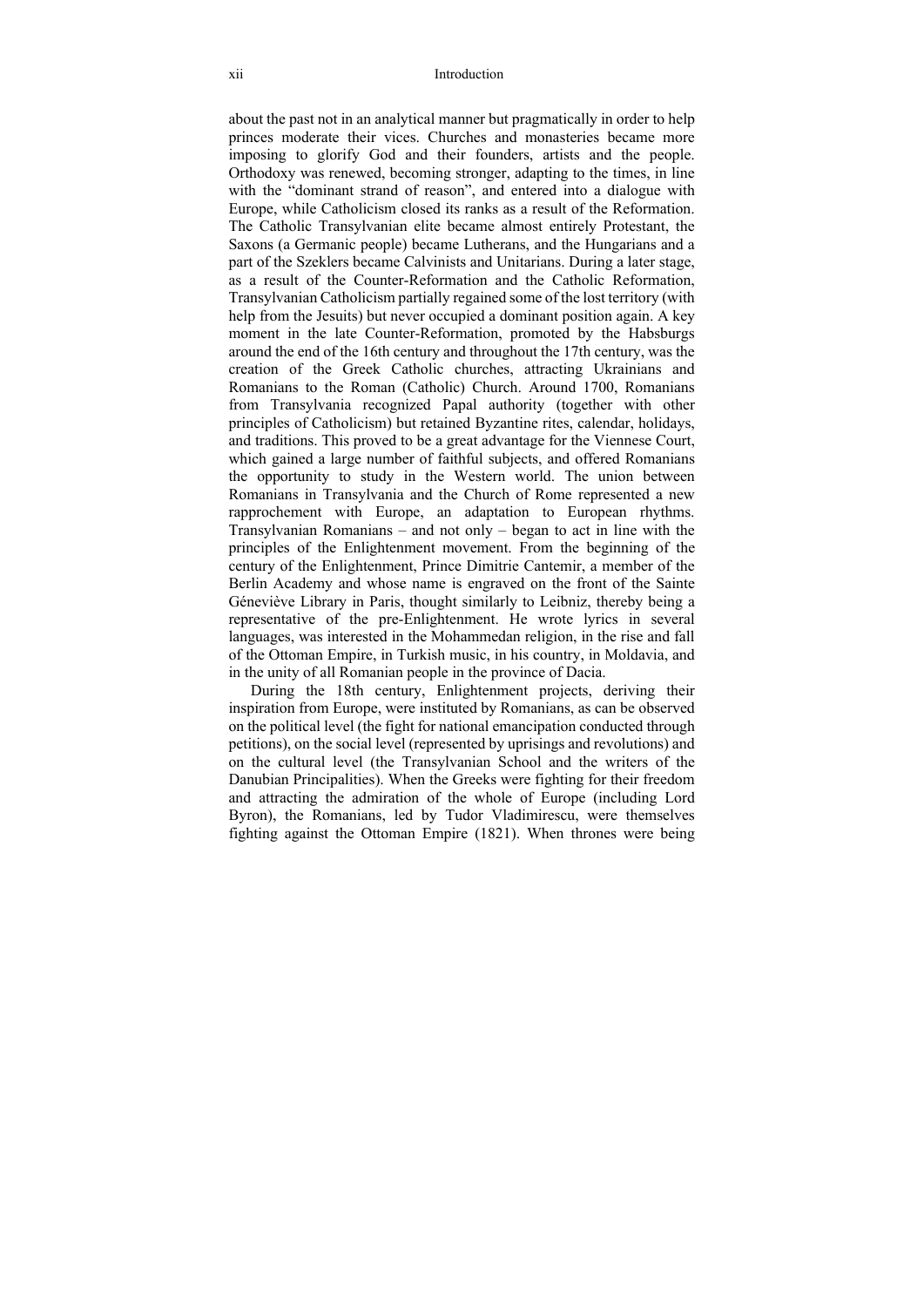burnt in Paris and revolutionary programmes were being conceived in Berlin, Vienna and Milan (1848), Romanians were gathering in Iasi, Blaj and Islaz, where they devised constitutions and planned reforms (in Brasov, Cernauti, Bucharest, and Lugoj), and they took up arms against the Turks, the Russians and the Hungarians, foreseeing a democratic society based on liberty, equality and fraternity.

During the 19th century and at the beginning of the 20th century, modern Romania was formed in accordance with European principles and against the background of a strong French influence but with weaker influences from Austria, Italy, Germany, and England. During this time, strong political personalities asserted themselves, among them Ion Heliade Rădulescu, Nicolae Bălcescu, Ion and Dumitru Brătianu, Mihail Kogălniceanu, Vasile Alecsandri, Avram Iancu, Simion Bărnuțiu, George Baritiu, and others. In 1859, when Italy and Germany were founded, the construction of Modern Romania began through the union of Moldavia and Wallachia and under the reign of Prince Alexandru Ioan Cuza. From that moment on, the official name of the country was Romania. In 1866, under the new prince, Carol von Hohenzollern-Sigmaringen, a new constitution was promulgated (based on the Belgian model). In 1878, after a difficult war, following the Berlin Congress, the complete independence of Romania was fully recognized, and Dobruja become a part of the kingdom. In 1918, after participating in the international conflagration on the side of the Entente (1916–1918), Romania (which since 1881 had been a kingdom) welcomed other regions that had a Romanian ethnic majority – from Russia (Bessarabia) and from Austria-Hungary (Bukovina, Transylvania, Banat, Crișana and Maramureș). The Paris Peace Conference (1919–1920) provided international recognition of this reality.

During the 20th century, Romania had a troubled history, as did the entire continent. After almost two decades (1918–1938) of limited democracy, seen by Romanians as an age of prosperity and during which Bucharest came to be known as the "Little Paris", there came a series of authoritarian, military, totalitarian regimes of both the right and the left. Allied with Germany between 1940 and 1944, Romania took part in the fight against Communism on the Eastern Front, only to defect in the summer of 1944, switching sides and joining the Allies to see a "new freedom" brought by Russian tanks. With the help of the occupying army and the tacit agreement of the Western powers, Romania, alongside Poland, Hungary, Bulgaria, Czechoslovakia, etc., remained until 1989–1990 under Soviet/Russian influence. This meant four decades of isolation, of separation from European values, of fear and suspicion, and of orientation towards values far from Romania's customary traditions and values. Today,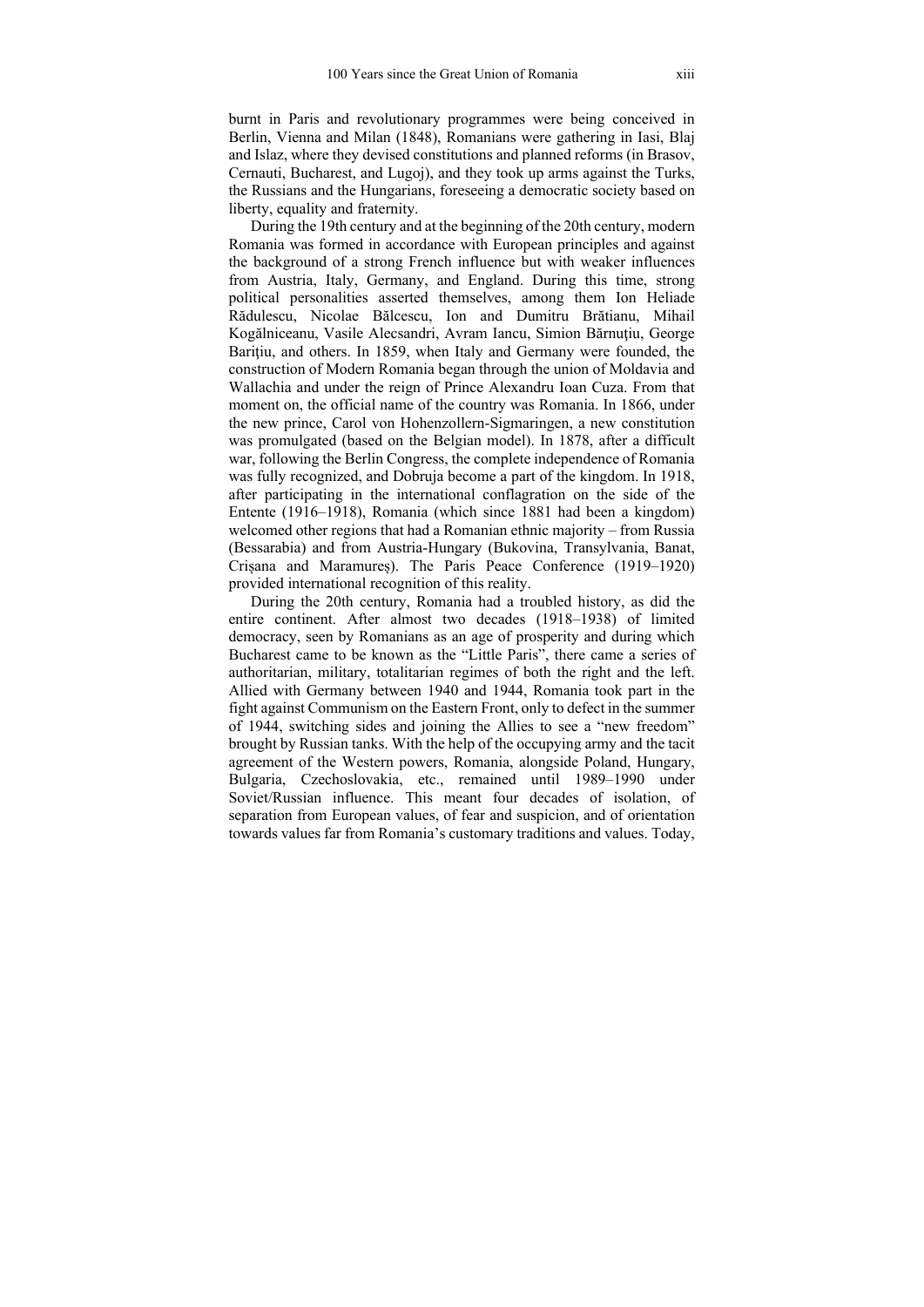despite great difficulties, which seemed insurmountable to some, Romania is a member of NATO (March 2004) and a European Union member (January 2007), an official part of the Euro-Atlantic world whose values it shares and upholds.

Romanians are Europeans like other Europeans, no better and no worse. Strong euro-enthusiasts until recently, they can quickly become eurorealists or even euro-sceptics. It depends on the evolution of Europe. They are welcoming but also suspicious, good and bad, hardworking and lazy, happy and sad. During the periods when they were not too isolated or living in fear, they felt they were authentic Europeans and contributed to the wellbeing of Europe. They thought well, even affectionately, of Europe and often expected to be rescued by Europe. Today the time has come for them to work again to build the Europe of the future and contribute to its prosperity.

Romania – with a surface area approximately equal to that of presentday Great Britain – has always been a part of the European continent, starting from its inclusion in the structures of Roman Empire, as a province called Dacia, 2000 years ago. Since that time the country and its inhabitants have participated in all the great European historical processes – the formation of Romance peoples, the great migrations, the founding of medieval states, the defence of Europe in the context of the

Late Crusades, the revolutions for social and national emancipation, the creation of modern states, the two World Wars, the totalitarian regimes, Communism, the building of a democratic society after 1989, and becoming members of NATO and the European Union, etc. – permanently offering important testimony of this tumultuous history.

### **How Greater Romania was made – Reflections a century on from 1918**

Our thoughts about the year 1918 are divided. On the one hand, we commemorate the deaths of millions of people, including hundreds of thousands of Romanians; and, on the other hand, we celebrate the accomplishment of the modern Romanian unitary national state. If in the West the idea of a national state took shape early (in the 15th–16th centuries), in the East, it took shape only in the 18th and 19th centuries. During these centuries, the most enlightened Greeks, Czechs, Slovaks, Croats, Poles, Lithuanians, Estonians, Latvians, Ukrainians, Romanians, Bulgarians, Serbs, and others – that is, those peoples who were not organized in national states or unitary modern national states – were guided by the national idea, trying to achieve what the French, the British, the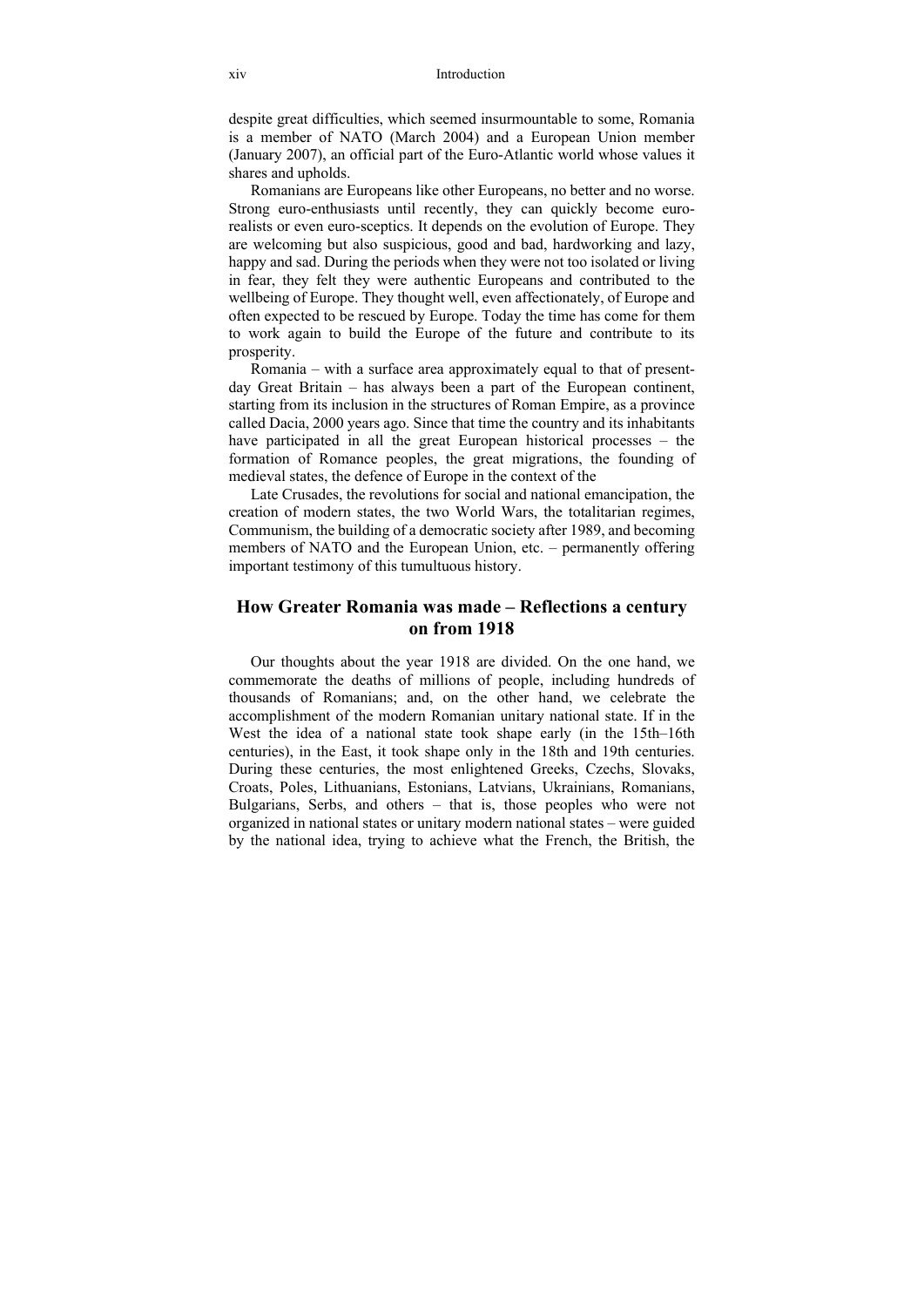Spanish and others had reached much earlier. The great intellectuals and politicians of these nations understood a basic fact: without national states, their peoples were at risk of being swallowed by rapacious empires, being deracinated or forced to emigrate. Until 1859 Romanians occupied just two autonomous countries under the sway of the Ottomans, while the remainder, i.e. more than half of them, were scattered in the Tsarist Empire, in the Ottoman Empire and, mainly, in the Habsburg Empire. They understood, through their elites, that they had no alternative other than union. The Romanian revolution of 1848–1849 mapped out the programme of development for Romanians and the formation and consolidation of Romania.

This emphasized for Romanians the idea that speaking the same language, having the same name (which comes from the name Rome), the same origin, the same faith, the same traditions, living on the same territory, etc., meant that they formed a nation and had the right to their own state. This belief is called national conscience.

Therefore, after 1848, the fundamental goal of the Romanians, who had formed a modern nation since the 17th and 18th centuries, was the formation of a national political state. The leaders of the Romanians understood then (and not only them) that all nations deserve to have their own unitary state, regarded as a framework for the conservation and development of the national body as a whole and of each individual who composes this body. Multinational empires showed signs of fatigue and could no longer be maintained according to their outdated medieval precepts of absolutism and neo-absolutism or through partial solutions and controlled reforms that bred discontent among their severely oppressed peoples.

After 1848, the massive Romanian desire for union in a national state was coordinated with international action to obtain the support of the Great Powers. The Romanians knew that, without the support of some of the Great Powers, their efforts towards union would not be successful; they also knew that the union had to be done in stages, as done by the Italians and the Germans. It was clear that before the union of provinces actually occupied by foreigners could be undertaken, a national state nucleus needed to be formed, comprising Moldavia and Wallachia, which were quasiindependent states only formally under Ottoman suzerainty. The unification of Romanians into a national state comprised the following stages:

1) 1848–1859–1866: The union of Moldavia and Wallachia into a state officially named Romania and reformed according to Western principles;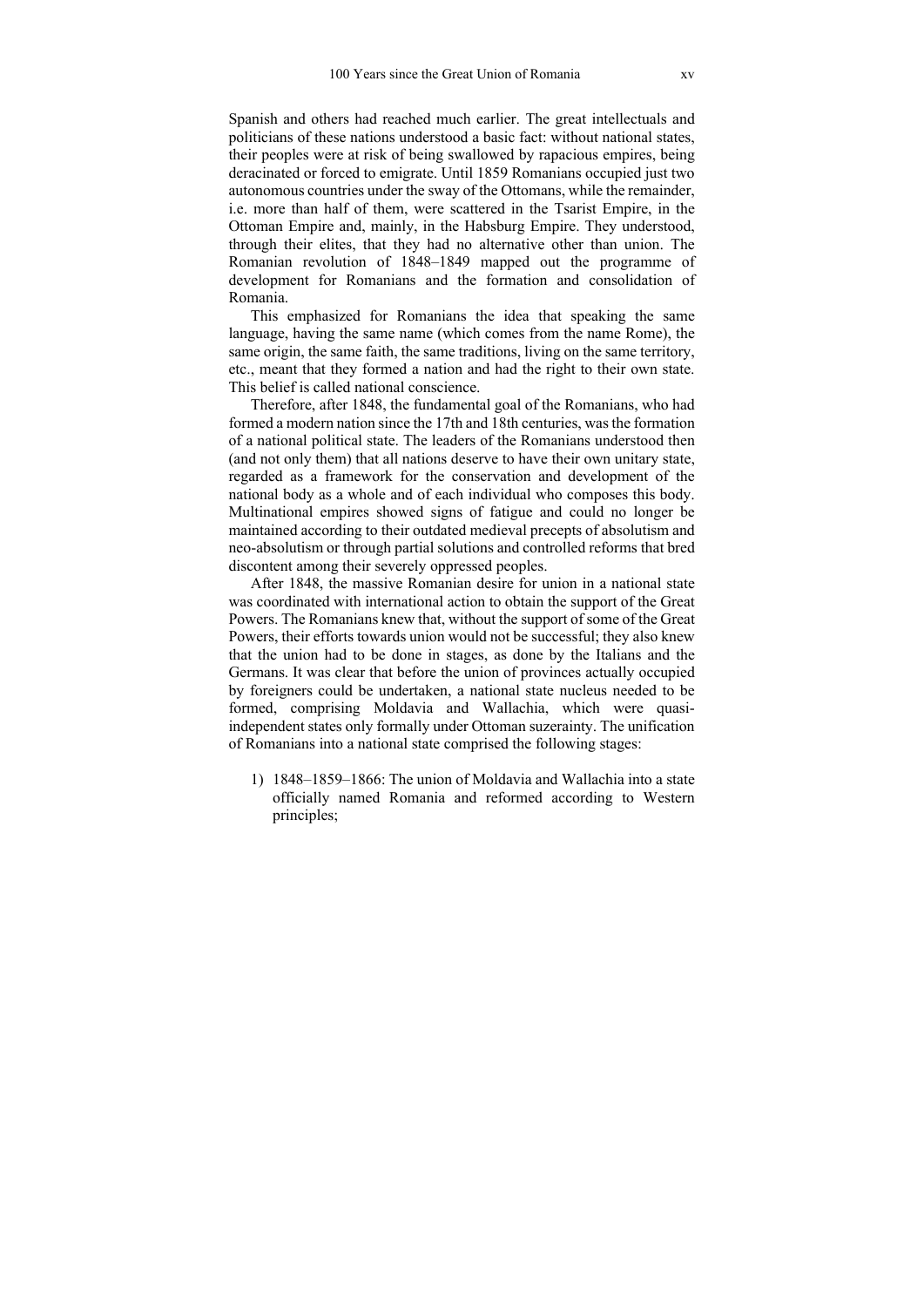#### xvi Introduction

- 2) 1877–1878–1881: The War for the Independence of Romania and the fight for international recognition of the absolute independence of the country; the union of Dobruja with Romania and the proclamation of the country as a kingdom;
- 3) 1914–1918–1920: The participation of Romanians and Romania in the First World War; the unification of Bessarabia, Bukovina and Transylvania with Romania; the international recognition of the Romanian unitary national state inside its historical borders.

The middle of the 19th century and the decades that followed were marked, for many nations, by a period of developing and strengthening their political unity. Such was the case for the Germans, the Italians, the Romanians and the Americans, who, in the wake of the Civil War, avoided secession and strengthened their nation.

"The astral hour" of Romania was 1918, when, by the application of the right to self-determination, following the declaration of President Woodrow Wilson, in January 1918, the historical provinces joined the Kingdom of Romania. This was officially recognized by the Great Powers at the Paris Peace Conference in 1919–1920. Special treaties with Austria (Saint-Germain), Bulgaria (Neuilly-sur-Seine) and Hungary (Trianon) enshrined internationally what the Romanian people had decided in 1918 – the new structure of the country and the new borders of Romania. Only Soviet Russia (after 1922, the USSR), absent from the peace conference, did not recognize the union of Bessarabia with Romania, which was nevertheless acknowledged by the major Western powers. The new framework of the political-territorial division of Central Europe created, after 1918, favourable conditions for the development of nations, but also contained the germs of rivalries and contradictions. In 1919–1920, for the first time in history, the Great Powers heeded the will of the people, acting not simply in their own interests when they approved the new architecture of Europe. This architecture, in spite of the major changes it suffered after the Second World War, is still valid today. After the fall of Communism, the 1919– 1920 configuration broke up in certain places and was reinforced in others.

These are the facts. Of course, the Communist regime in Romania  $-$  a state order brought about by Soviet tanks and continued by certain Romanians – had a paradoxical attitude towards the history of the Romanians, and especially the formation of the national state: from proletarian internationalism (during which even the word "Romanian" was sometimes prohibited), to Communist nationalism and an almost Asian model of Communism. During the final 10–15 years of Communism, the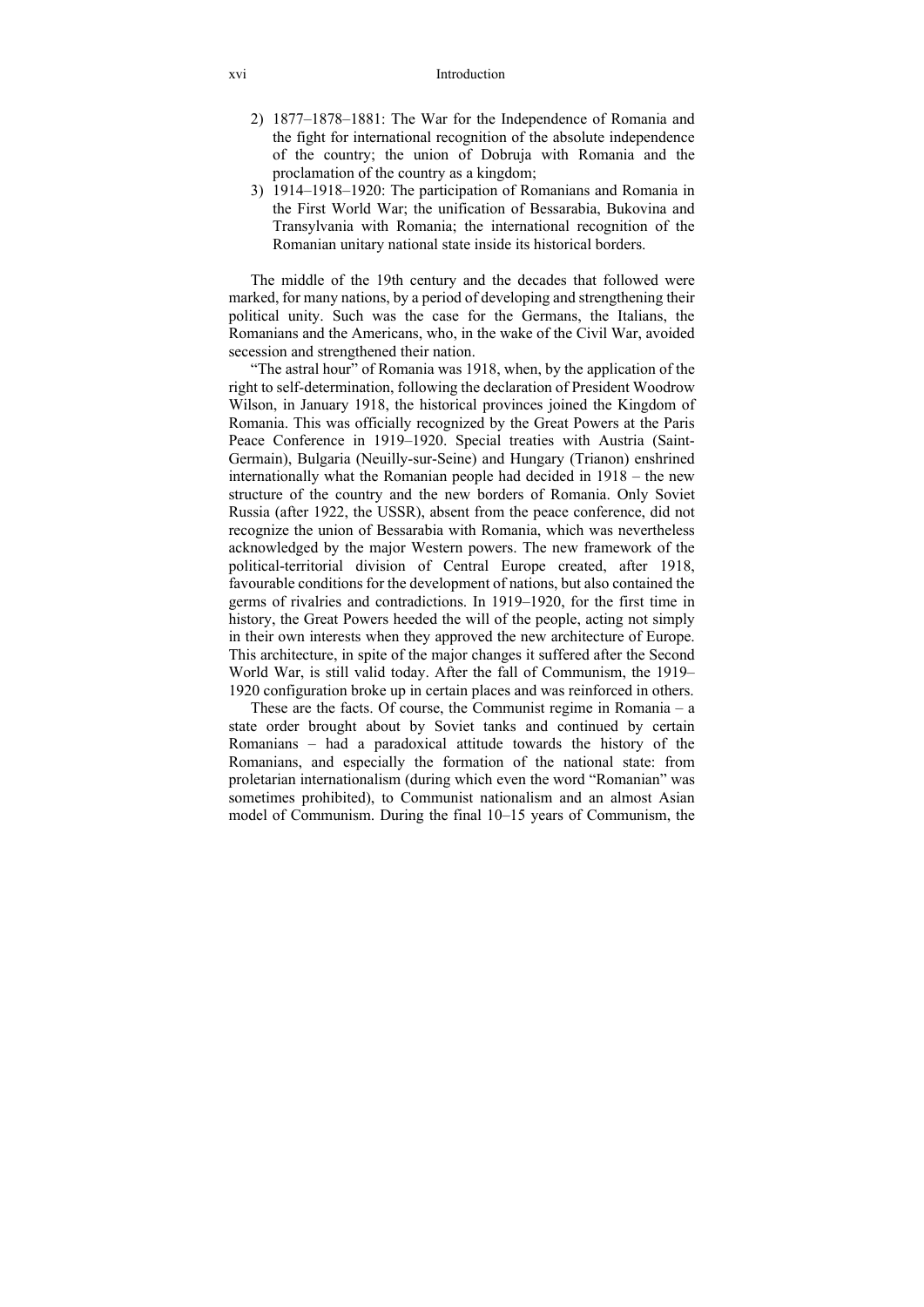history of Romania became white, pristine and glorious, and the "genius of the Carpathians" came to take precedence over voivodes, kings, princes, etc.

That is why the Romanians entered the era of freedom with a great handicap compared to their neighbours and the other former Socialist countries. None of Romania's neighbours, with the exception of the peoples living in the USSR, had known such a regime. As a result, after 1989, there followed a great relief *sui generis*; in the realm of history, this has often led to moves towards the other extreme, namely the idea that since Communism had deceived the Romanians by the glorification of the past and present, the truth must be that they had never been good for anything.

An accurate reconstitution of the past can only be achieved by specialists (historians) using their accepted methods and by studying historical sources. Otherwise, redrawing the past by firing up the imagination is everything except history. Today, a century after the Great War, memory still has a part to play in recalling the past, especially the years 1914–1920. In these years something important happened, and the memory of that time should not fade.

For example, in August 1916, Romania entered the war against Austria-Hungary (and, implicitly, Germany and their allies), with the intention of freeing millions of Romanians in Transylvania, Banat, Crișana, Maramureş and Bukovina. But the decision of 14 August 1916, when the King summoned the Crown Council to decide the way forward, was not easy. Two groups were in open conflict – unevenly represented, it's true – both with the aim of defending the interests of the country. The great politician Petre Carp, outraged and angry with the King when he proposed the option of entering the war on the side of the Entente, uttered sharp words (expressing the desire that the Romanian army be defeated and referring to the fact that his sons were in the German army) and reminded the sovereign that he was part of a German dynasty that had certain interests to protect. Pained but firm and lucid, the King uttered these memorable words, today forgotten by many.

Mr. Carp, you were wrong when you talked about the interests of the dynasty. I know nothing about the interests of the dynasty, I only know the interests of the country. In my conscience, these two interests overlap. If I have decided to take this serious step, it is because, after long deliberation, I have arrived at the conviction, deep and unshakeable, that it corresponds to the true aspirations of the people... The dynasty will follow the fate of the country, winning with it, or being defeated with it. Because, above all, you should know, Mr. Carp, that my dynasty is Romanian. You were wrong to consider it as foreign, as German. No, it's Romanian! The Romanians have not brought my uncle, King Carol, here to start a dynasty of Germans at the mouth of the Danube, but a national dynasty; and I claim for my House the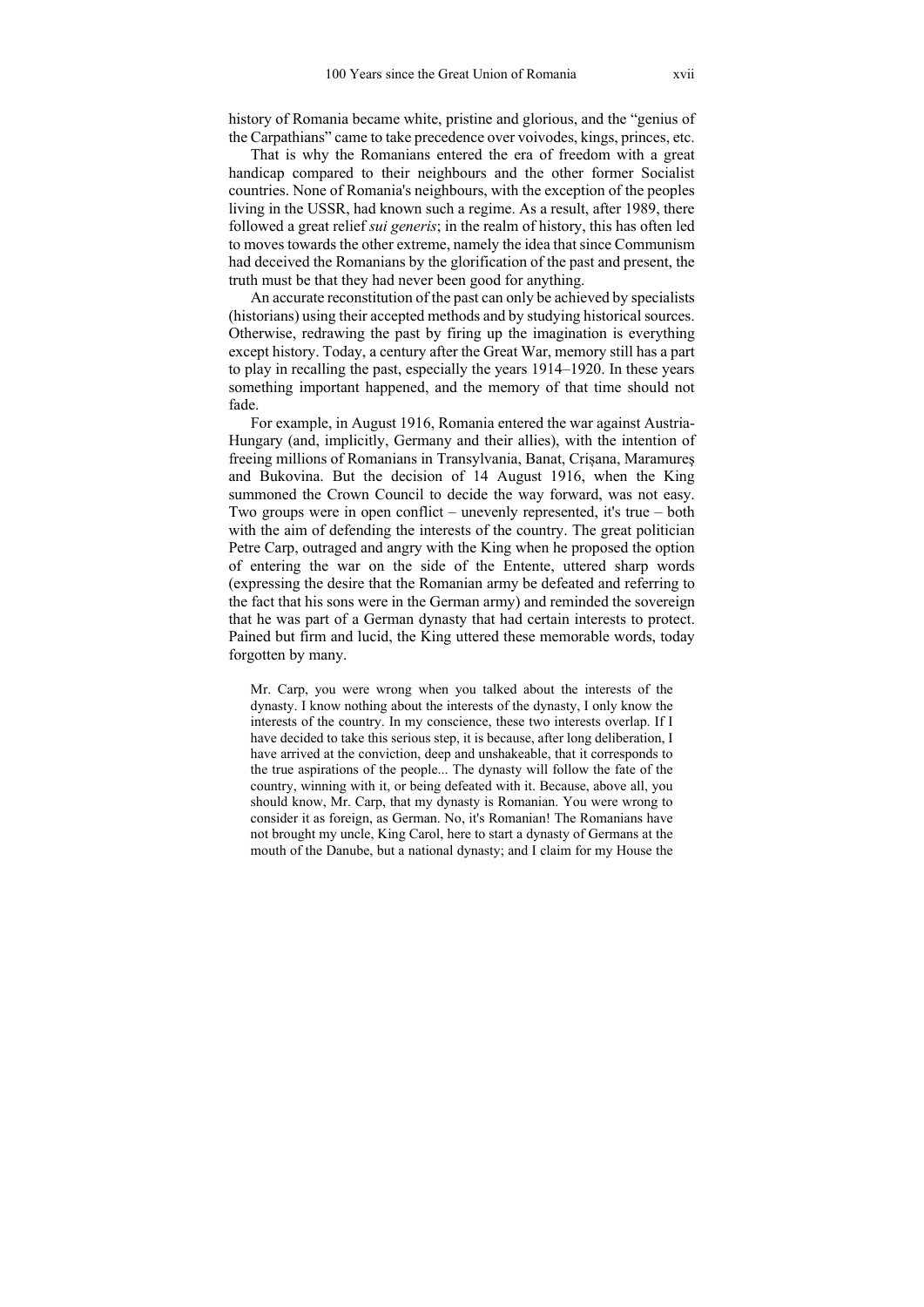#### xviii Introduction

honour of having fulfilled the mission with which this people has entrusted it.

These are the words and deeds of a Greater Romanian statesman, worthy of the respect of our collective memory and worthy of being emulated today.

Therefore, on August 1916, Romania declared war on Austria-Hungary, in accordance with the secret agreements signed with the Entente. This was the start of dramatic circumstances for many Romanian soldiers in Transylvania, Banat, Crișana, Maramureș, etc., forced to fight against Romanians from the Kingdom, brought to life by Liviu Rebreanu in his novel *Forest of the Hanged*. In 1916–1917, after the occupation of Wallachia and Bucharest, moving the government to Iasi, and the brave resistance in Mărăşti, Mărăşeşti and Oituz, Romania was about to be wiped off the map completely, caught between the threat of the Central Powers and the Eastern Power (Bolshevik, at the time). The year 1918, with a few shadows and many lights, brought the fulfilment of the formation of the Romanian national state. Those years  $-1918$  and the run up to it – brought about the collapse of multinational empires and the emancipation of their peoples, frustrated after centuries of oppression. Thus, from the old Russian, German and Austria-Hungarian Empires, Poland, Czechoslovakia, the Kingdom of the Serbs, Croats and Slovenes (called, in 1929, Yugoslavia), Romania, Austria, Hungary, Germany, and the Baltic countries were born or reborn in new forms.

In the case of Romania, the situation was similar. While the future Yugoslavia and Czechoslovakia were multinational states, and Austria and Germany were national federal states, Hungary, Romania, Poland, Lithuania, Latvia, Estonia, etc. were national unitary states, with an absolute majority of the people who gave these states their names.

These fundamental changes, which the map of Europe had not known since the Peace of Westphalia (1648), followed precise rules, agreed upon by the international community, and were then approved (with certain adjustments, decided by the victorious powers) at the Peace Conference in Paris in 1919–1920.

 The territorial changes and the political implications of the war years and the years 1918–1920 had two components, one internal and the other international. The internal component respected the desire of the ethnic majorities (previously considered minorities) in certain regions to live in their own states, or in countries inhabited by the same ethnic group to create conditions for the vast majority of Poles to live in Poland, the vast majority of Czechs to live in the Czech Republic, Slovaks in Slovakia, Hungarians in Hungary, Romanians in Romania, etc. Of course, there were voices who wanted *all* Poles to live in Poland, *all* Czechs to live in the Czech Republic,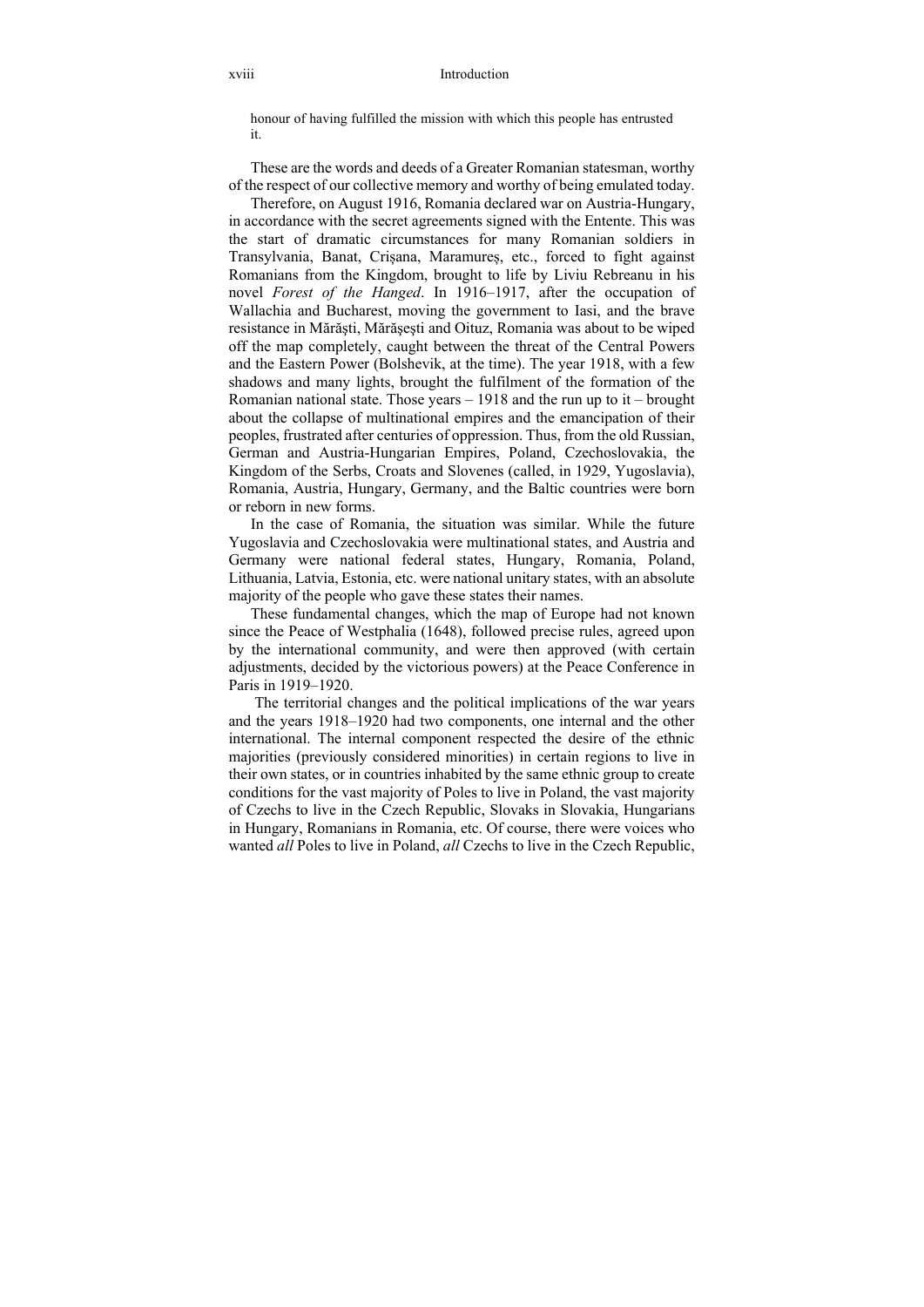and so on, which was impossible. There were others who hoped to preserve the old empires in changed forms, renamed and glossed over, which was again impossible. It is true that this desire for national unity based on the nation state was the final stage in the evolution of the movements of emancipation. Previously, for about two centuries, nationalities wanted only equality within the dominating nations, without necessarily demanding *expressis verbis* the breakup of these empires and the formation of unitary nation states.

 Romanians in the Habsburg Empire (and from 1867 in its sui *generis* form called Austria-Hungary) and also those in the Tsarist Empire were included, along with Poles, Czechs, Slovaks, Croats, Serbs, Baltics, Finns, Ukrainians, and so on, in this evolution without major differences or peculiarities. In 1918 things started to happen all over the region, especially after Russia produced the greatest change of political regime in its history, leaving the battlefield and signing a separate peace treaty. Given these new conditions, Romanians organized themselves and chose their own representative bodies – both political and military (public order) – and, where it was possible, took over local control of the territory. Such representative central bodies, recognised by the international community as legitimate, decided the fate of Bessarabia, Bukovina and Transylvania (in the broader sense, meaning the old Voivode, which included Banat, Crișana, Satu Mare and Maramureş). These forums were the "Councils of the Country" (in Chișinău, between 27 March and 9 April 1918), "the General Congress of Bukovina" (in Cernăuți, between 15 and 28 November 1918) and the "Grand National Assembly", with its 1,228 delegates with a right to vote (in Alba Iulia, between 18 November and 1 December 1918).

All these acts of the Romanian nation were then approved by the peace conference in Paris, 1919–1920. The other peace conference, after the Second World War, in the years 1946–1947, reconfirmed the decision taken by the Romanians in 1918 and ratified in 1919–1920, except for territorial kidnapping by the Stalinist Communist regime during and after the end of the war (Northern Bukovina, Herța and Bessarabia).

Most Romanian and foreign historians present the sequence of facts in the same way, reserving their opinions for the interpretation.

Today, a hundred years after the end of the First World War, almost all these peoples commemorate the events which led, during the years 1917– 1920, to major territorial and ethnic changes, resulting from movements of national emancipation and the collapse of multinational empires (at least in relation to the forms in which they previously existed). At the end of 1918,

Romania had almost 300,000 square km and about 15 million inhabitants, thus becoming a regional power of the first rank. In this new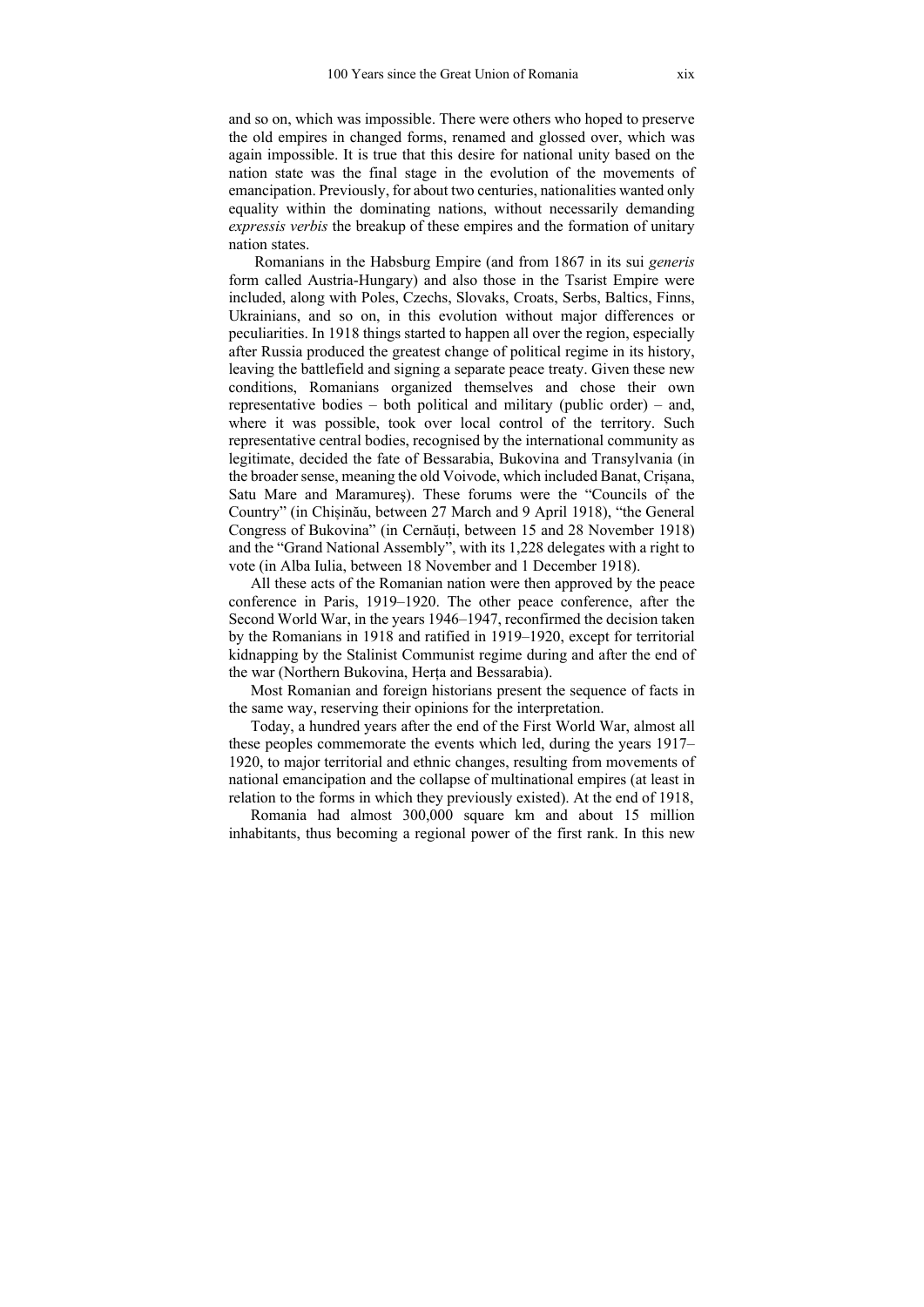state, Romanians comprised nearly three-quarters of the population (approximately 73%), with minorities of Hungarians (8%), Germans (4%), Jews (4%), Slavs, and others.

Naturally, various historical views have been expressed about the great changes which occurred at the end of the First World War, with the winners being, in general, pleased and praising these developments and the losers being critical and eager for revenge. In the countries that succeeded the collapsed empires, the tone of historians, intellectuals in general and public opinion was full of enthusiasm and joy at the accomplishment of the national ideal, and was even triumphalist in certain periods. This was the voice of the majority because the representatives of the minorities (especially of those minorities comprising erstwhile former majorities) were, for the most part, reserved if not hostile and directly antagonistic. It was not easy to change from the consciousness of an imperial dominant master nation to the consciousness of an ordinary nation or national minority ethnic group tolerated in a different state. Schematization, of course, deprives reality of its wealth and variety of detail, of its varied palette. From this finding it is clear that there were, at the time, certain Romanians (as well as some Czechs, Poles, Croats, Hungarians, etc.) who did not desire the collapse of the Habsburg monarchy for various reasons, from personal opportunity to the belief that their lives or their nation ought to develop in other directions, e.g. Western and not "Balkan". What is clearly attested and proven without any doubt is the fact that most Romanians wanted to be part of Romania, that they form the Kingdom of Romania and that it was recognized internationally.

Between 1848 and 1918, the most legitimate and progressive European movements were those for national emancipation, demanding democratic freedoms, undermining oppressive empires, and advocating the formation of states based on ethnic-national criteria. All nations of the period acted in this manner, following the example of the Western world, which had already passed through this phase. This trend was the most advanced of that time! No one spoke then of the European Union, globalisation, the territorial autonomy of minorities, or the elimination of religious discrimination.

Most Romanians in those times were trained to fight for their own national state, as were other nationalities such as the Italians, Germans, Poles, Czechs, Slovaks, Serbs, Lithuanians, Latvians, and Estonians. They did it no better and no worse than others. They were neither more aware nor more enthusiastic in their fight, nor more apathetic nor more reluctant, than their neighbours. Of course, it is absurd to say that all Romanians participated in the movement for unification or that all of them desired the union with the same ardour. Also, it is unrealistic and incorrect to say that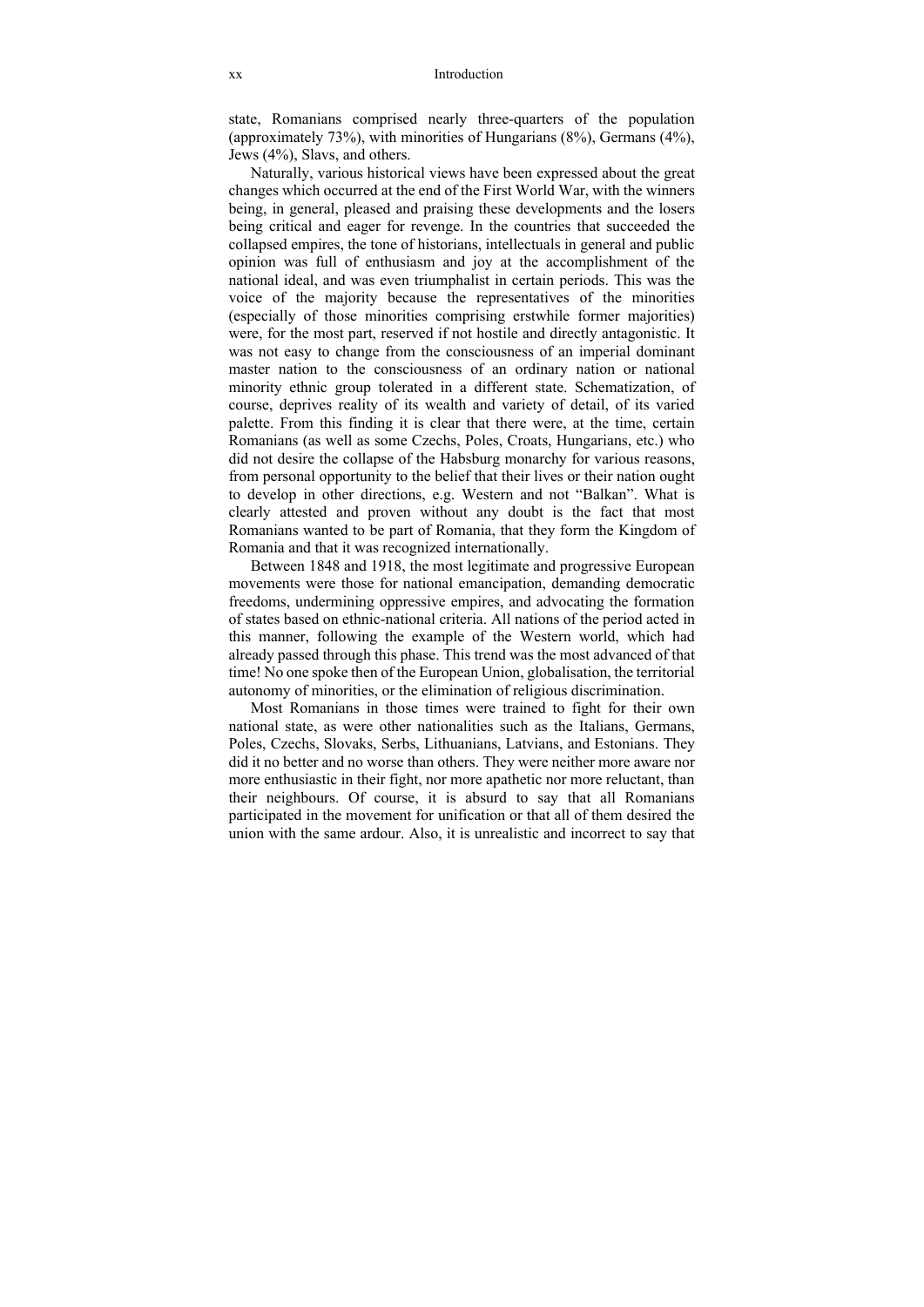the Union of 1918 took place in ideal conditions, respecting eternally valid democratic principles, and that no one's rights were infringed. But it would be even more incorrect to pretend that most Romanians did not want unification, that they were more attracted towards superior Western civilization than to the Old Kingdom, or that a group of intellectuals deceived them and acted on their behalf.

The historical data available shows that most Romanians in all the provinces desired the union with Romania and firmly expressed this according to the democratic norms of the times. Moreover, the international community accepted this act of national will formulated by the Romanians in 1918 and recognized the realities that the Romanians had already decided upon. When it was possible, especially in Bukovina, Bessarabia and Transylvania, the opinion of the minorities was sought and some of their members supported their membership of the Romanian nation.

The Romanians had always been led by elites. This was their salvation. The leaders, who originated from the people, guided the aspirations of the people, justifying and sustaining them, and the people followed their leaders. Therefore, in the words of the wise politician and statesman Mihail Kogălniceanu: "The Union was accomplished by the nation!" Thus, it belongs to the Romanian nation, always and everywhere.

The unification binds together the Romanians in their everyday lives; this is why the unification must be continuously rebuilt, recreated and reexperienced, especially now, a century after the creation of Greater Romania. The union and a united Romania are not eternally given but heroically forged monuments, which should not be allowed to fall into dereliction. They should be defended, protected and renewed every day, following the example of past generations and their accomplishments.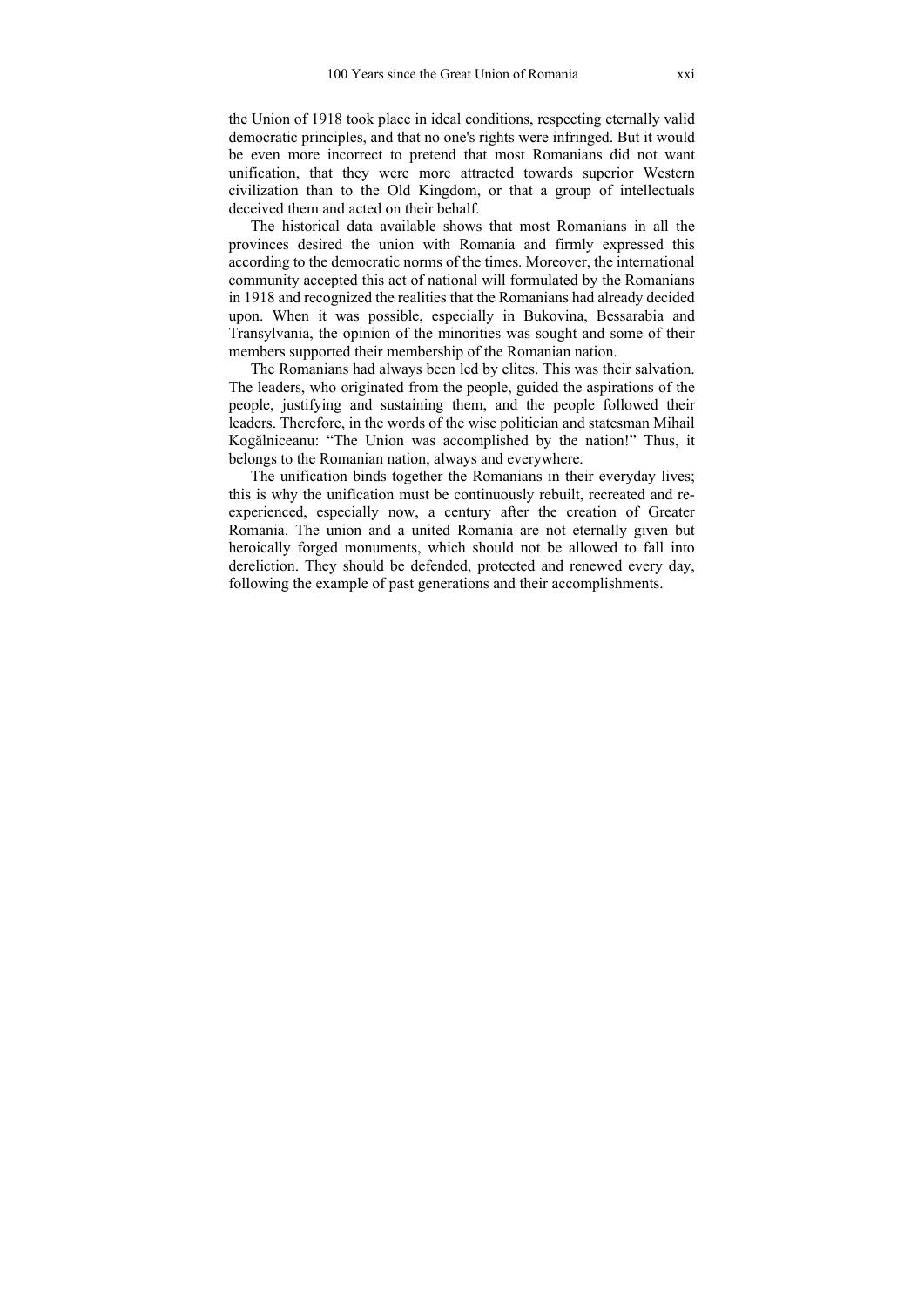## **ARGUMENT**

# 1 DECEMBER 1918: THE UNREALIZED FRUITS OF THE UNION OF THE ROMANIANS

## DAN DUNGACIU

*By the waters of Babylon, there we sat down and wept, when we remembered Zion. / On the willows there we hung up our lyres. / For there our captors required of us songs, and our tormentors, mirth, saying, "Sing us one of the songs of Zion!"/ How shall we sing the LORD's song in a foreign land? / If I forget you, O Jerusalem, let my right hand forget its skill! Let my tongue stick to the roof of my mouth, if I do not remember you, if I do not set Jerusalem above me.*  (*Psalm 137*)

*L'homme, Messieurs, ne s'improvise pas. La nation, comme l'individu, est l'aboutissant d'un long passé d'efforts, de sacrifices et de dévouements. Le culte des ancêtres est de tous le plus légitime; les ancêtres nous ont faits ce que nous sommes. Un passé héroïque, des grands hommes, de la gloire (j'entends de la véritable), voilà le capital social sur lequel on assied une idée nationale... On aime en proportion des sacrifices qu'on a consentis, des maux qu'on a soufferts. On aime la maison qu'on a bâtie et qu'on transmet. Le chant spartiate: «Nous sommes ce que vous fûtes; nous serons ce que vous êtes» est dans sa simplicité l'hymne abrégé de toute patrie.*  (Ernest Renan)

*"L'existence d'une nation est... un plébiscite de tous les jours,"* said the Frenchman Ernest Renan at the famous Sorbonne conference of 1882. Hence it has been erroneously deduced that a nation is subjectivity expressed in everyday life and the aggregate will of individuals at a given time.

It is all that, but it is also much more than the above-mentioned thought. And whenever we realize this truth, it is time for celebrations or commemorations. One can see this most clearly in what the French historian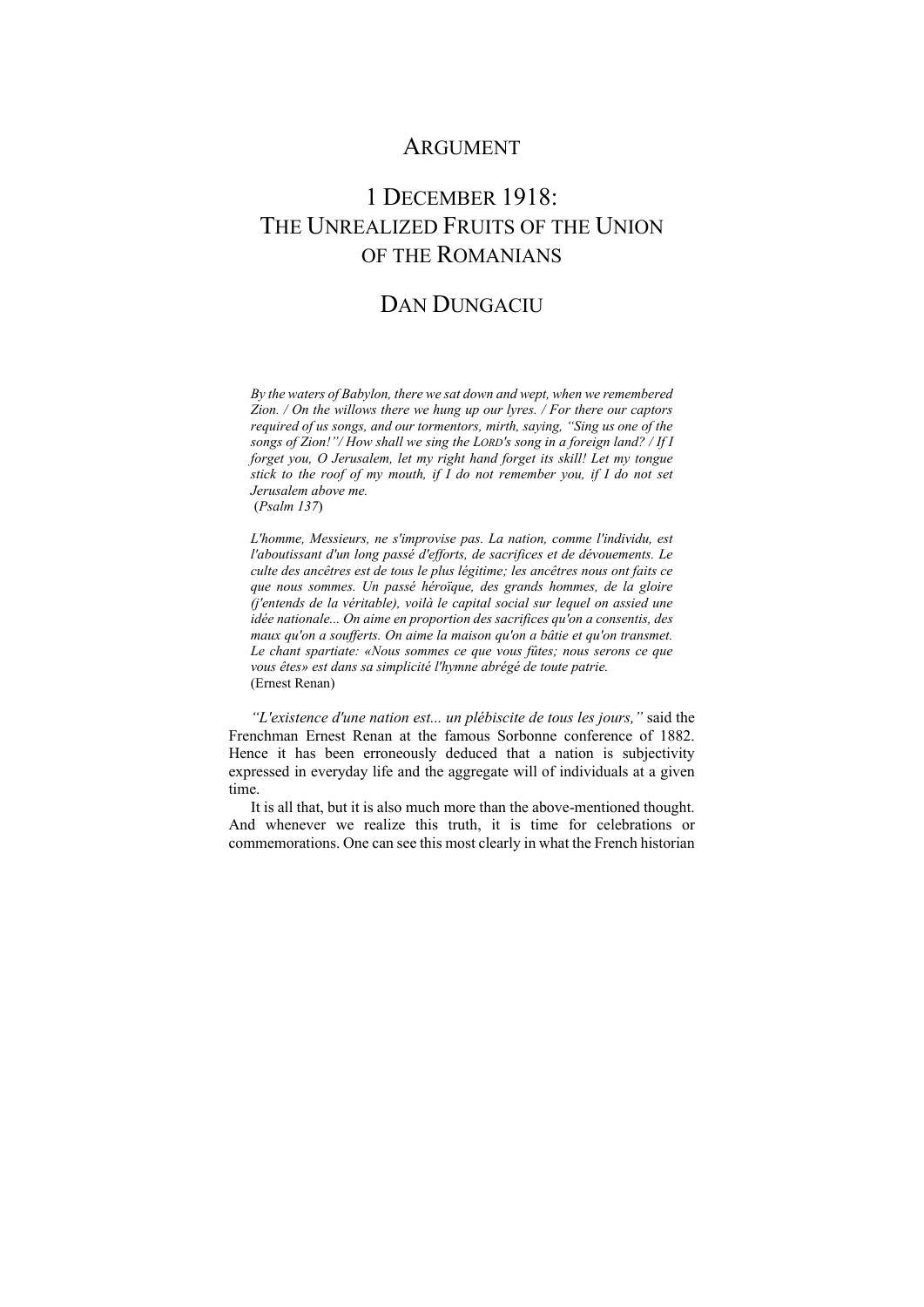said at the Sorbonne conference, and from which only the famous expression "the plebiscite" survives in popular consciousness.

A nation is therefore a collective entity on a large scale, consisting in the feeling of sacrifices made in the past and those that will be made in the future. It presupposes a past; it is summarised, however, in the present, through a tangible fact, namely consensus, the clearly expressed desire to continue common life. National existence is, if you'll forgive my metaphor, a daily plebiscite, just as the existence of an individual is a perpetual affirmation of life. (Dungaciu, 2018)

This is the wider context of the French historian's argument. Belonging to a nation is indeed subjective but, as Renan suggests, an *objectified subjectivity*, raised and educated in the framework of a historical becoming.

Man, Gentlemen, does not improvise. The nation, like the individual, is the culmination of a past of struggle, sacrifice and devotion. Of all the cults that of the ancestors is the most legitimate for they have made us who we are.

This is the essence of any celebration and especially of national holidays. In the case of Romanians, the "cult of ancestors", of those who "have made us who we are", has its most poignant instantiation on Great Union Day, celebrated on 1 December, marking the unification of all Romanians within a single state.

This year, the moment is even more loaded with meaning: 100 years have passed since that date.

#### **The Union of the Romanians**

The union of the Romanians on December 1, 1918 is the event that arouses most vividly those feelings Ernest Renan spoke about at the Sorbonne. The Kingdom of Romania became, for the first time, "great" ("Greater Romania", as the State of Romania was known during the interwar period).

The modern Romanian State entered history in 1859 ("the Old Kingdom", as it is called today) with the union of the principalities of Moldova and Muntenia (or Wallachia), an event without which the Great Union of 1918 could not have been conceived.

In 1866, Carol of Hohenzollern-Sigmaringen was placed on the throne of Romania as Ruling Prince, taking the oath on May 10, 1866. Ten years later, in 1877, Romania declared its independence, won on the field of battle, and in 1881 Carol I was crowned King of Romania.

In 1914, King Carol I died, and Ferdinand I became King of Romania.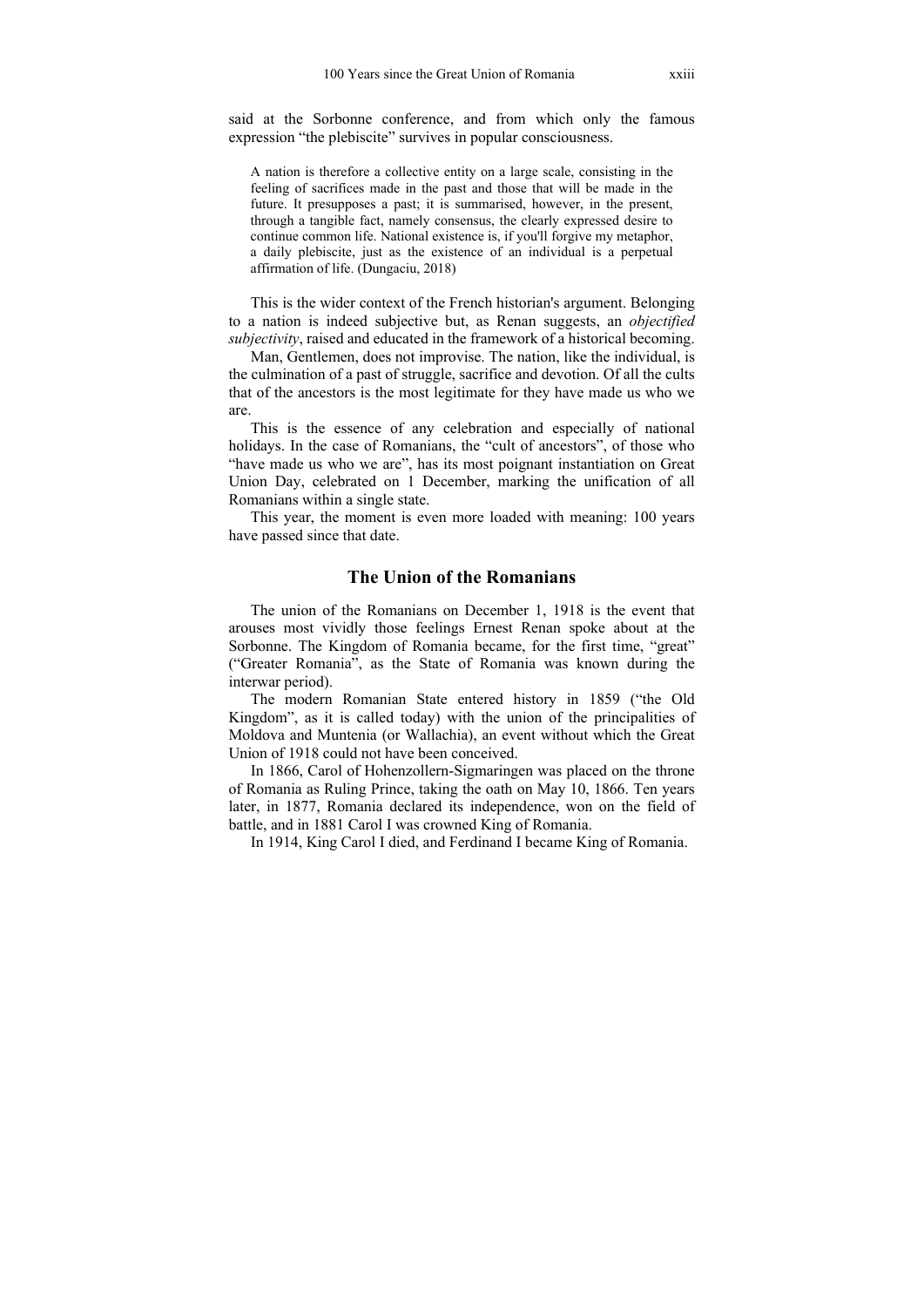In 1916, Romania entered World War I on the side of the Entente, and, as a result of the disintegration of the Austrian and Russian Empires, in 1918, the provinces of Bessarabia (March 27, 1918), Bukovina (November 28, 1918) and Transylvania (December 1, 1918) proclaimed their union with Romania, based on the "principle of nationalities", which became the new guiding idea in European history. In 1922, Ferdinand was crowned King of Romania in Alba Iulia. The Treaty of Versailles recognized all the Proclamations of Union with Romania, in accordance with the right to selfdetermination established by the 14-point statement of the American President Thomas Woodrow Wilson.

After the fall of Communism, according to Law no. 10 of 31 July, 1990, *the day of December 1 was adopted by the Romanian Parliament as the national day* and proclaimed a public holiday.

This year, 2018, we celebrate the centenary of the unification of all Romanians.

#### **How much did the Romanians pay for the Union?**

There is less talk today about the efforts that Romania made after the Great Union of 1918, or in other words about the price the Romanians paid for unification, costs which never fully yielded results. History has not had much patience with the Romanians...

In the years after the "first reunification" of 1859, Romania changed radically, becoming one of the "economic tigers" of that era (Peiu, 2017).<sup>1</sup>

Romania already had, in 1918, a National Bank, several popular banks and a commercial savings institution (CEC). The national currency (leu) was fully covered by mono-metalliferous reserves (gold), which made it one of the most stable in Europe. The homogeneity of development in the whole territory was remarkable, and the gaps were insignificant, with the exception of the peak performance recorded in the capital Bucharest and the adjacent oilfields. (*Ibid*.)

Romania's overall performance in terms of GDP per capita appears in the table below (PPP methodology – prices are comparable) (as indicated by Agnus Maddison, http://www.ggdc.net/maddison/maddison-project/home.htm).

<sup>&</sup>lt;sup>1</sup> The standard work of reference on this is Peiu, 2017, on which we will rely in the argument below. See also the last chapter of this volume.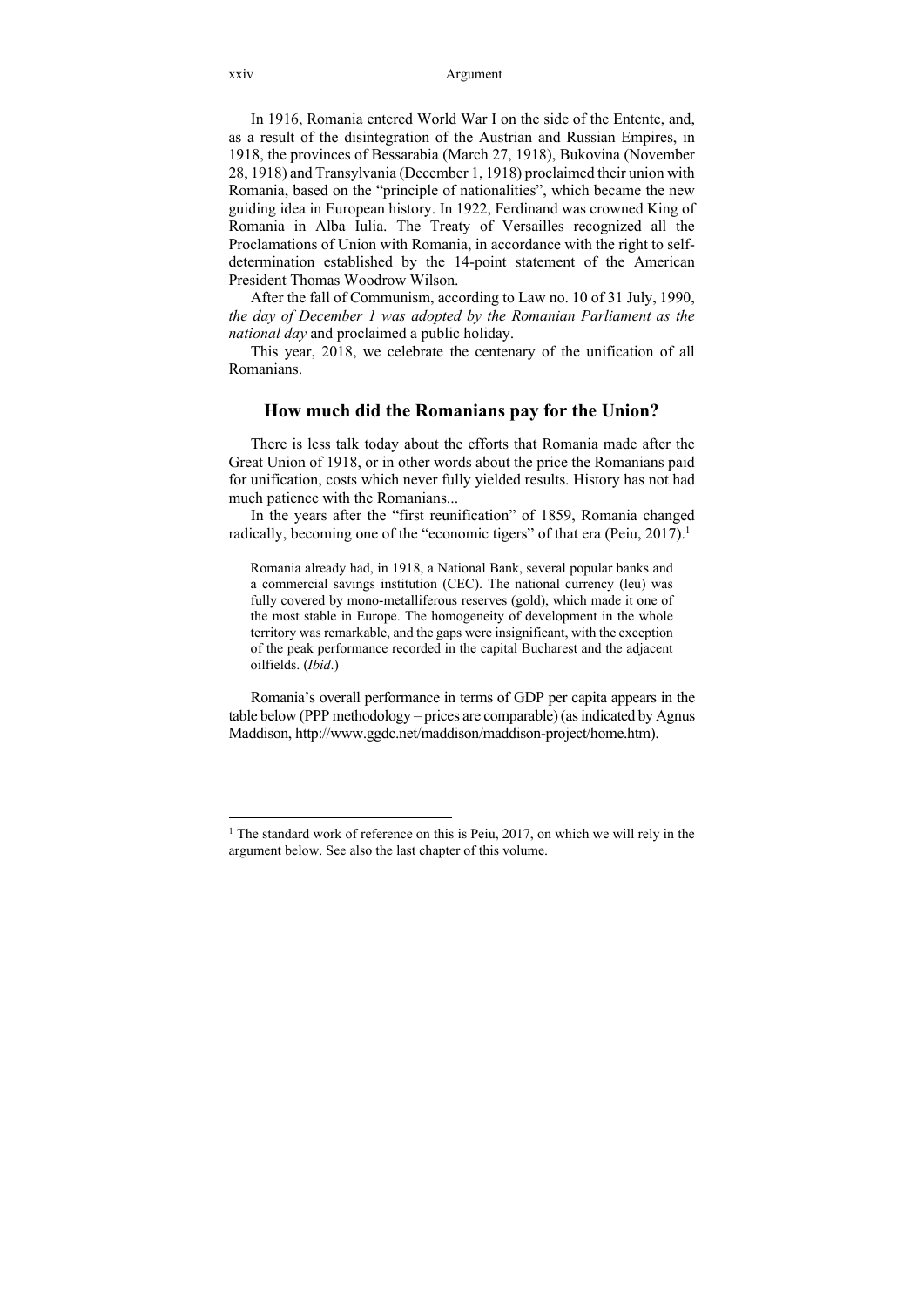| <b>The State</b>      | <b>GDP/population (international \$) 1990</b> |
|-----------------------|-----------------------------------------------|
| The territory of      | 1739                                          |
| present-day Poland    |                                               |
| Hungary               | 2098                                          |
| Czechoslovakia        | 2096                                          |
| Bulgaria              | 1137                                          |
| The Future Yugoslavia | 973                                           |
| Romania               | 1741                                          |
| Spain                 | 2056                                          |
| Germany               | 3648                                          |
| France                | 3485                                          |
| Italy                 | 2301                                          |

As the table shows, Romania had a (slightly) better performance than the current territory of Poland; much better than Bulgaria, the future Yugoslavia and Greece; and comparable to that of Hungary, the future Czechoslovakia, Spain, and even Italy. There are, however, significant differences when compared to the strong Western States (Germany and France). The Tsarist Empire lay, on average, far behind Romania (\$1414/per capita).

The Union of 1918 was going to change this picture. Petrisor Peiu's research has shown that, to all intents and purposes, the level of development in the provinces of Transylvania and Bukovina was the same as that of Romania. The big problems were created by the province of the former Tsarist Empire, Bessarabia.

If the economic performance of the Tsarist Empire as a whole had, at the level of the per capita GDP indicator calculated by Agnus Maddison (using the PPP methodology, in 1990 international dollars) a value of 1414 (under the level of Romania, which had 1741 in 1990 international dollars/per capita), the level of the indicator for Bessarabia can be estimated as being around 1000 (1990 international dollars per capita). (*Ibid*.)

In short, the level of economic performance of Bessarabia before the war was half of that of the Kingdom of Romania hence the huge costs needed to bring Bessarabia up to the level of the other provinces.

Add to this the fact that Romania lost a great deal in the Great War. In the balance sheet of loss of life, 16 months of war meant, for Romania, "the death of over 800,000 soldiers and 275,000 civilians"; material losses amounted to "72 billion lei in gold, of which the Allies acknowledged, at the peace conference, only 31 billion, and granted as compensation only 3.1 billion lei". If we consider the fact that the nominal GDP of Romania in 1921 was 70 billion lei, this shows that Romania had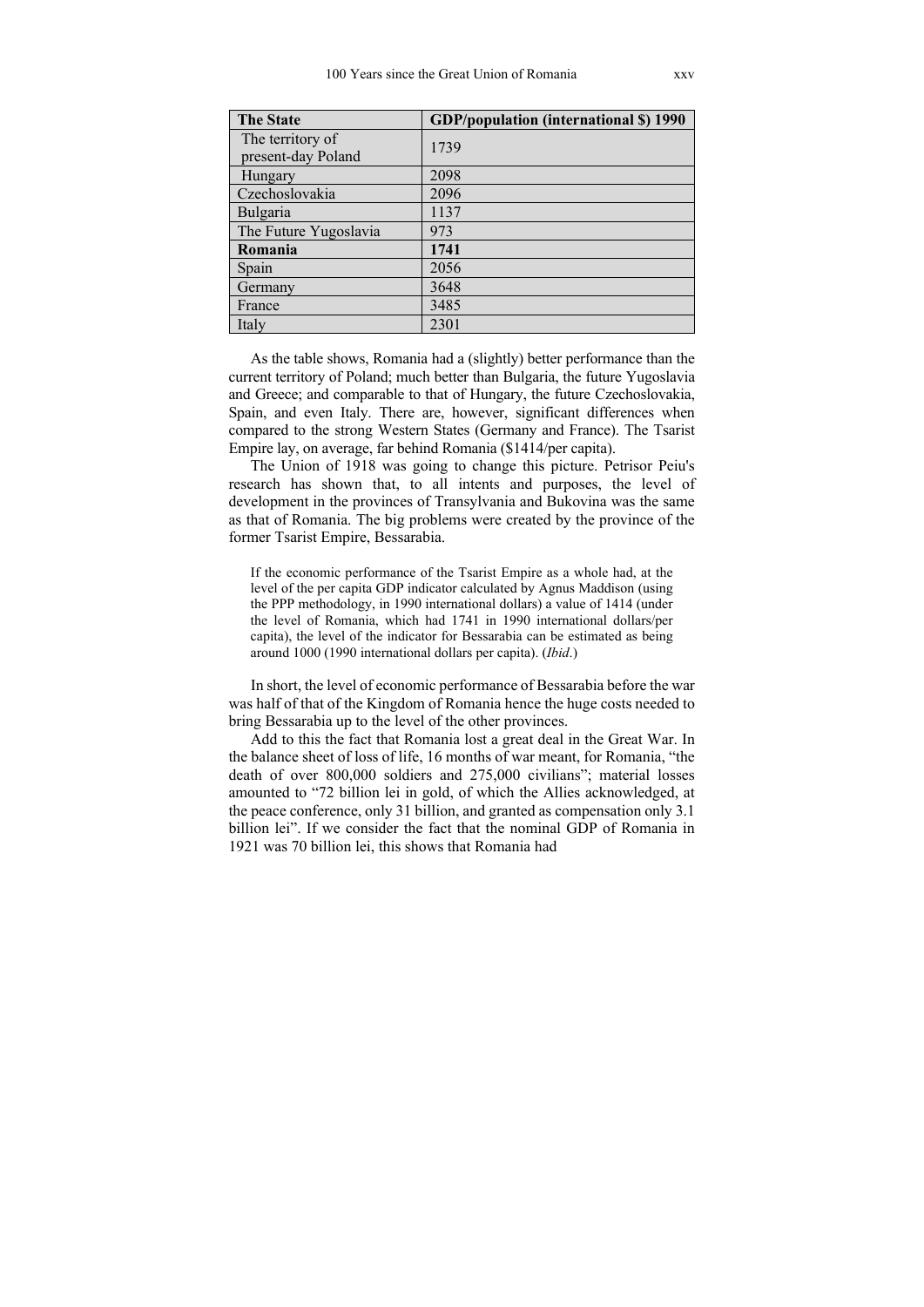#### xxvi Argument

lost in the War a seventh of its population plus the value of a year's GDP through destruction and confiscation, while also gathering debts (as a result of War) amounting to nearly 40% of GDP, all sacrificed for the unification of the provinces inhabited by Romanians into a single State (*Ibid*.).

In this way did the Romanians pay for the right to have Greater Romania!

To this some other costs need to be added, such as compensation for land owned by Hungarian citizens in Transylvania who preferred to leave for Hungary after 1918 (the so-called "process of optionists"), an amount equivalent to 126% of the country's GDP for that year!

In fact, Petrişor Peiu concludes, the per capita GDP of Romania in 1920 "was 28% lower than that of 1914 in pre-war Romania". In 1926, the "per capita GDP indicator (calculated in 1990 international dollars) was, in Greater Romania, 1258 (below the pre-war level of 1741)". Whichever sources are used, all authors calculated a performance indicator of per capita GDP of Greater Romania in the 1920s "far below the level reached before the First World War; and the gap between Central European States and Western European countries had grown a lot".

After barely managing to assimilate new territories, "the Romanian State was impacted by the global economic crisis of 1929–1933, which dealt it a heavy economic blow". Despite these facts, as indicated by the figures, overall economic performance improved steadily (*Ibid*.).

| Year | Population       | <b>GDP</b><br>(lei) | GDP<br>(pounds) | GDP per<br>capita | Import<br>(pounds) | <b>Export</b><br>(pounds) |
|------|------------------|---------------------|-----------------|-------------------|--------------------|---------------------------|
|      |                  |                     |                 | (pounds)          |                    |                           |
| 1921 | 15.7<br>million. | 70<br>billion.      | 163 mil.        | 10.4              | 28.4<br>million.   | 19.3<br>million.          |
| 1928 | 17.4<br>million. | 272<br>billion.     | 272 mil.        | 15.7              | 31.7<br>million.   | 27.1 mil.                 |
| 1930 | $18$ mil.        | 287<br>billion.     | 280 mil.        | 15.6              | 22.6 mil.          | 27.9 mil.                 |
| 1935 | $19.1$ mil.      | 188<br>billion.     | 306 mil.        | 16'0              | 17.6 mil.          | 27.2 mil.                 |
| 1936 | 19.3 mil.        | 213<br>billion.     | 340 mil.        | 17.6              | $20.1$ mil.        | 34.6 mil.                 |
| 1937 | 19.5 mil.        | 254<br>billion.     | 406 mil.        | 20.8              | 32.3 mil.          | 50.3 mil.                 |
| 1938 | 19.75 mil.       | 255<br>billion.     | 411 mil.        | 20.8              | 30.2 mil.          | 34.7 mil.                 |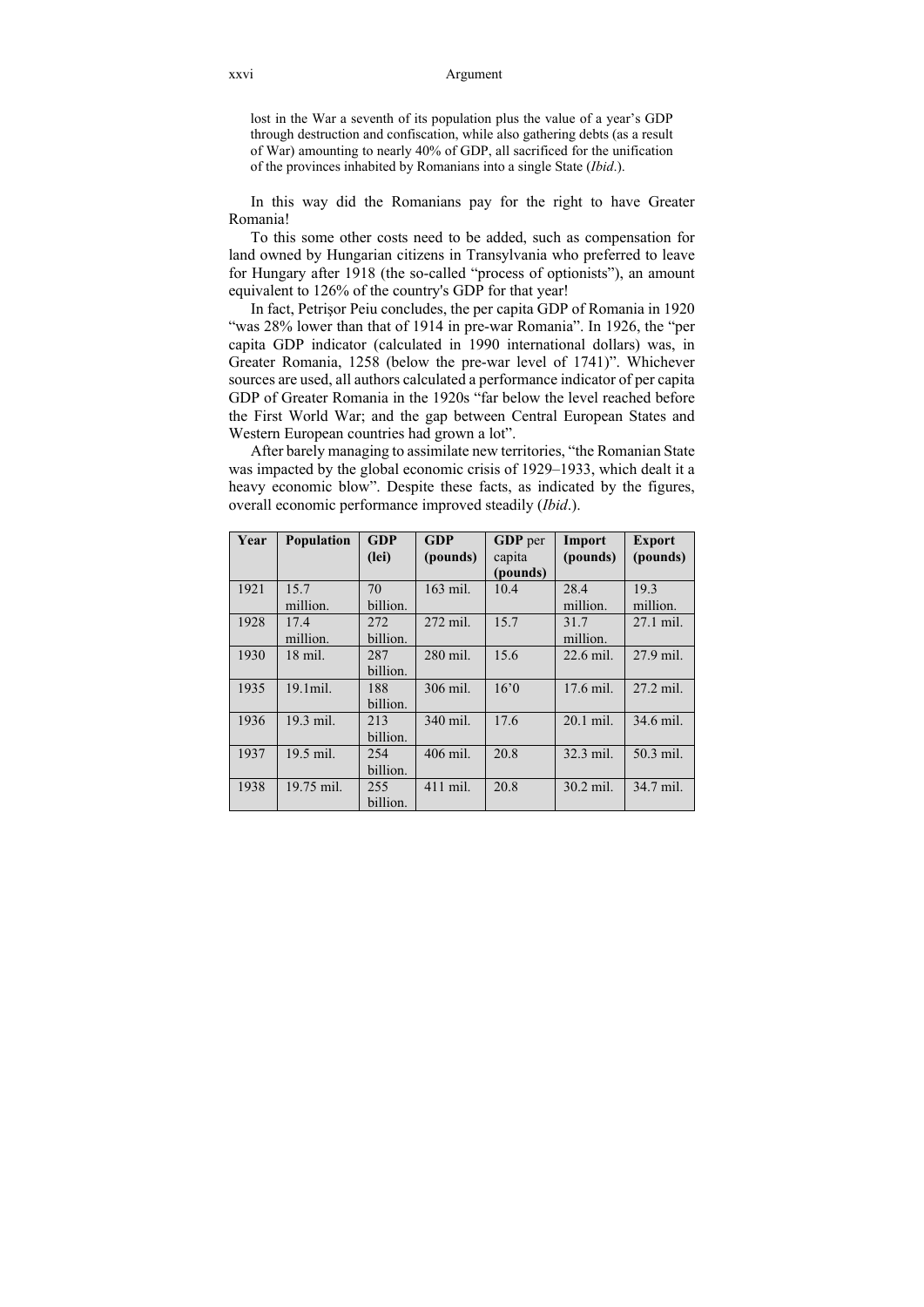But there was still much to be recovered. Here is a comparative table of economic performance for selected European states for the year 1938, in 1990 international dollars (*Ibid*.).

| <b>State</b>         | GDP per capita<br>(1990 international \$) |
|----------------------|-------------------------------------------|
| Poland               | 2182                                      |
| Czechoslovakia       | 2882                                      |
| Hungary              | 2655                                      |
| <b>USSR</b>          | 2150                                      |
| Bulgaria             | 1499                                      |
| Greece               | 2677                                      |
| Yugoslavia           | 1249                                      |
| Romania              | 1242                                      |
| Italy                | 2830                                      |
| Spain                | 1790                                      |
| Germany              | 4994                                      |
| France               | 4466                                      |
| <b>United States</b> | 6126                                      |

Basically, Romania was in a much weaker position than before the First World War in 1913, comparable only with Yugoslavia (in the region); the level of economic performance had halved compared to that of Central Europe (Poland, Hungary, Czechoslovakia); it was even exceeded by Bulgaria (by almost 20%). Spain, Italy and Greece were no longer comparable, being at nearly double the level and France and Germany were at levels three times higher (and the USA was six times higher).

It is worth noting, however, that in 1938, 20 years after the Great Union, there were some radical changes and the unified Romania was preparing for take-off: "Romania had balanced growth in added value in the economy, the population had increased by a quarter, the currency was stable, foreign trade registered a surplus (18 million pounds in 1937)" (*Ibid*.). It was time for Romania to reap the benefits of the Union and enter another development cycle.

That was not to be, however. The ill-fated Molotov-Ribbentrop Pact and the outbreak of World War II were followed by Communist occupation.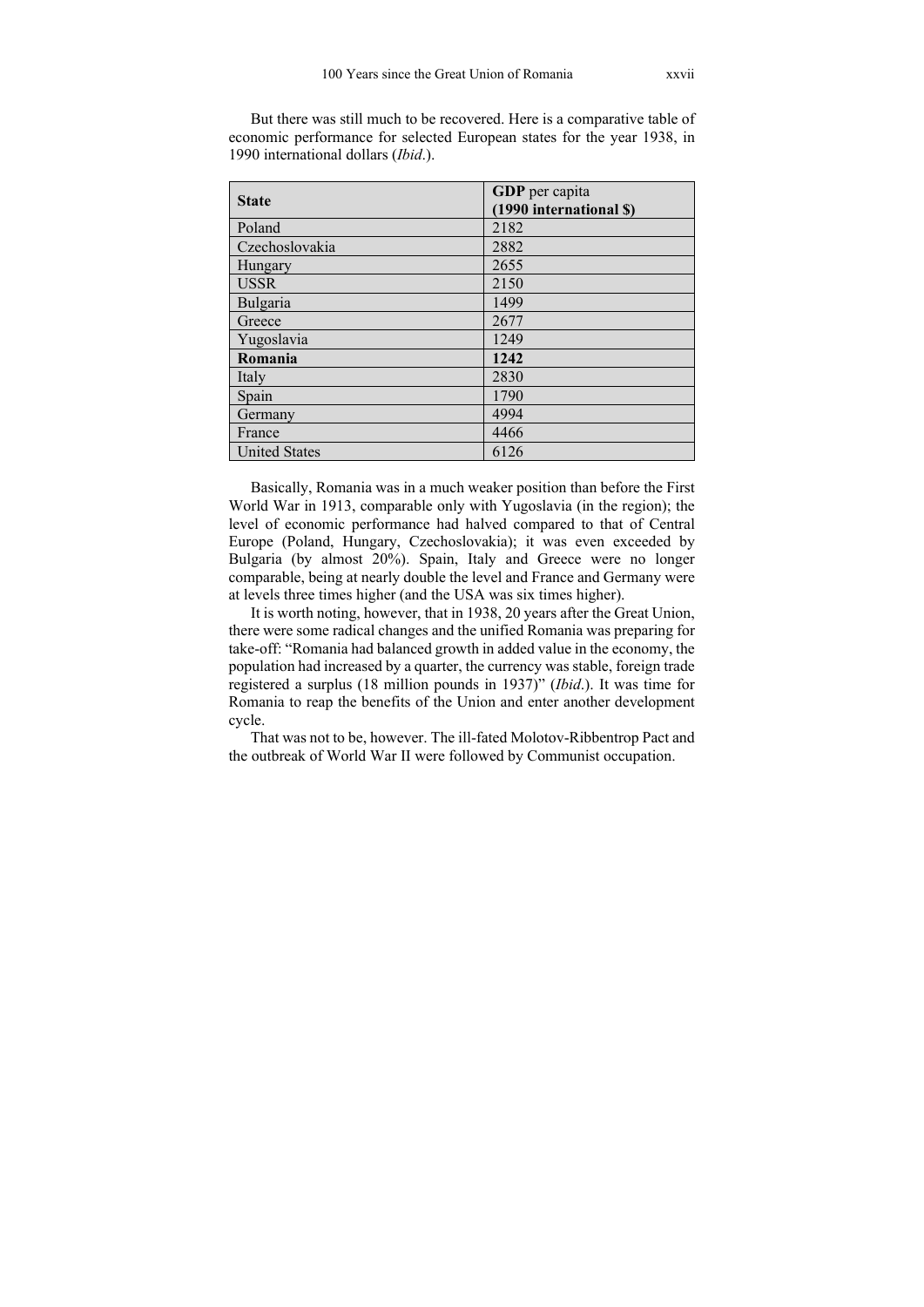### **The Union – A project of resilience that never came to full fruition**

Some remarks must be made to hopefully bring greater clarification to events that took place 100 years ago.

- As shown by the case of interwar Romania, and also of Germany after the fall of Communism, the consequences of accommodating a union or a reunification last about 20 years. It is a period in which political parties are balanced against economic and social forces in order to allow the take-off and the full fruition of unification or reunification. Germany has benefitted enormously from the reunification, becoming today's undisputed political and economic leader in Europe. Although Romania had all it needed to become a leader in the region during the interwar period, it failed to capitalize on the union at just the time all the economic elements allowing it to do so were present.
- In spite of the difficulties encountered after 1918, there were no separatist parties in Romania, not even regional parties based on the geography of the former provinces united with Romania in 1918 (no "Transylvanian" parties, "Bessarabian" parties or "parties from Bukovina"). In reality, the political osmosis was extraordinarily rapid. Parties in new regions united with Romania (the Old Kingdom) were melting into the existing structures or uniting with them to form new parties. This element is extremely important today if we want to understand the legitimacy of the acts that culminated with the December 1, 1918 union. With the exception of marginal and extreme groups (in Bessarabia, where they were supported by Stalin's Soviet Union), there was no challenge to the 1918 Union.
- The Romanian State, formed in 1918, overcame the challenges of history relatively well. There are institutions that have endured to the present day (including historical political parties) in a country diminished by just one-fifth, following the Russian occupation (after World War II, Bessarabia, Northern Bukovina and Southern Dobruja – the Quadrilateral – were lost by Romania).
- The contemporary Romanian State claims its origins from that national achievement, choosing 1 December as its national day after the fall of Communism.
- Unlike Yugoslavia and Czechoslovakia, the Romanian State has not split and this shows once more that at the level of ethnic, cultural and political cohesion, the Romania founded in 1918 – based on the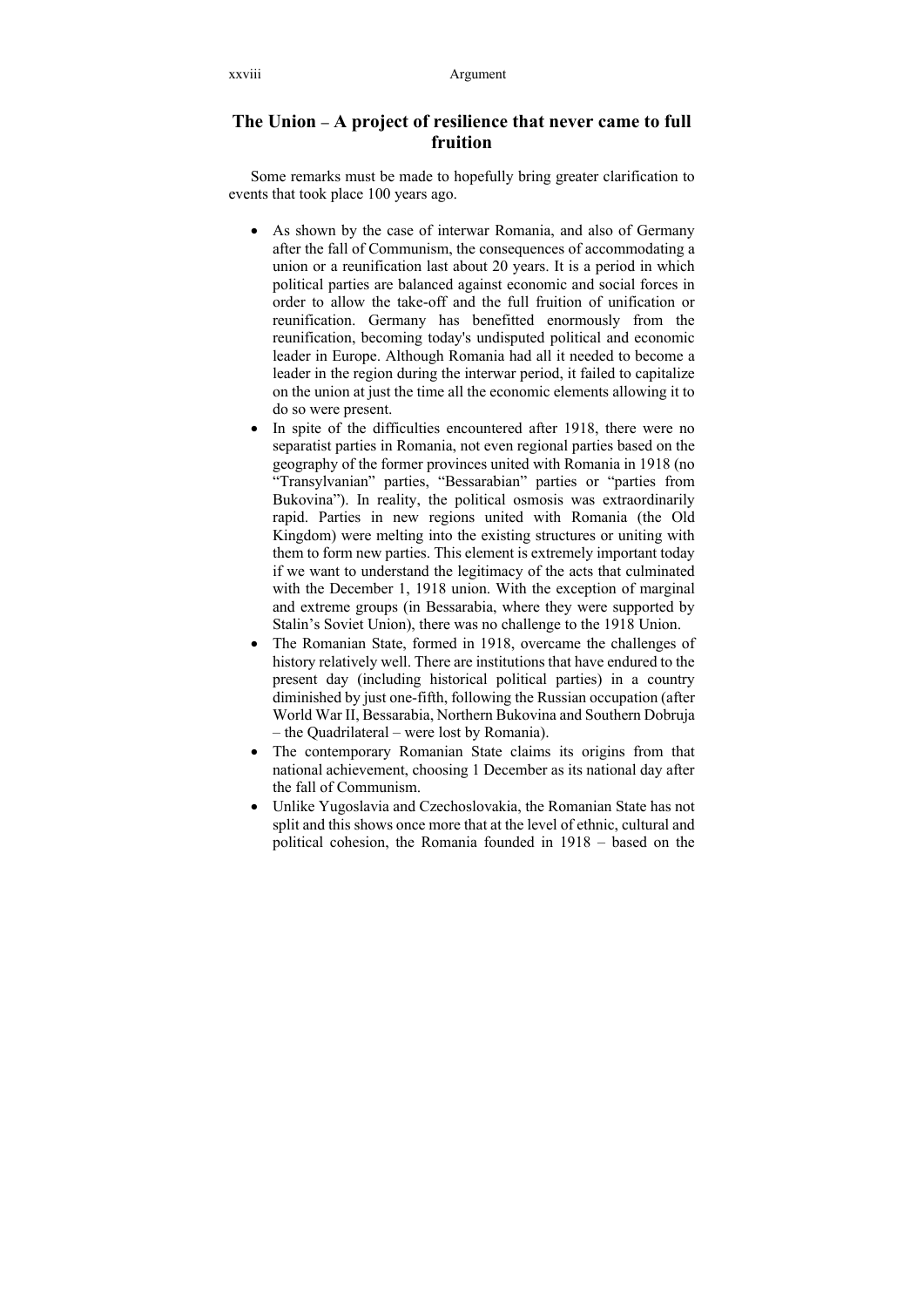unification of the Romanian principalities of 1859 – is today a unitary, relatively uniform, homogeneous body in all respects (in the 2011 Census, 16,792,900 people declared themselves to be Romanian, accounting for 88.9 percent of the total population).

- There is no threat of regional separatism nowadays, despite the fact that a certain type of propaganda talks about such a possibility in the case of Transylvania. It's obviously a case of false statistics and a political aberration. Currently, according to the census of 2011, 1,224,937 Hungarians live in Transylvania, *around 18.915% of the region's population* (6,475,894 people). At the level of the whole country, 1,227,623 ethnic Hungarian inhabitants represent only 6.1% of the total population. The Hungarians are one of the ethnic minorities with a relatively high level of demographic decline.
- Looking back, we find that "the Decision for the Union of Transylvania with Romania", which was adopted on December 1, 1918, was essentially achieved (Pop, 2018). Among its "fundamental principles for creating the new Unified Romanian State", the National Assembly established "complete freedom for all cohabiting peoples" and "equal and autonomous justification for full religious liberty for all faiths in the State". "Complete freedom" was explained clearly, without possible misinterpretation. For the authors of the resolution, it meant that entitled "cohabiting" peoples were able to "train, manage and litigate in their own language", "to be represented in Romania's legislative bodies", and to be represented in the governance of the country. The term "autonomous" here is an adjective and refers to "all religious confessions in the State" and not just the minority confessions.
- As noted by academician Ioan-Aurel Pop, nowhere in the text of the resolution is there any reference to the autonomy of any part of Transylvania according to ethnic criteria. Moreover, the "historically autonomous lands" of Transylvania, including "the Saxon lands", had been dismantled before 1918 by the "dual Austrian-Hungarian State (more precisely, by the Parliament and government in Budapest) in the second half of the 19th century". Today, Pop continues, the largest minority in Romania, the Hungarians (who account for 6.1% of the country's population), "can benefit from *instruction* in their own language on Romanian territory, from the kindergarten to the University, at undergraduate, Master and PhD levels". The same Hungarian minority "can *conduct administration* in its own language everywhere where it holds a simple majority and where governing bodies, from mayors up to members of local